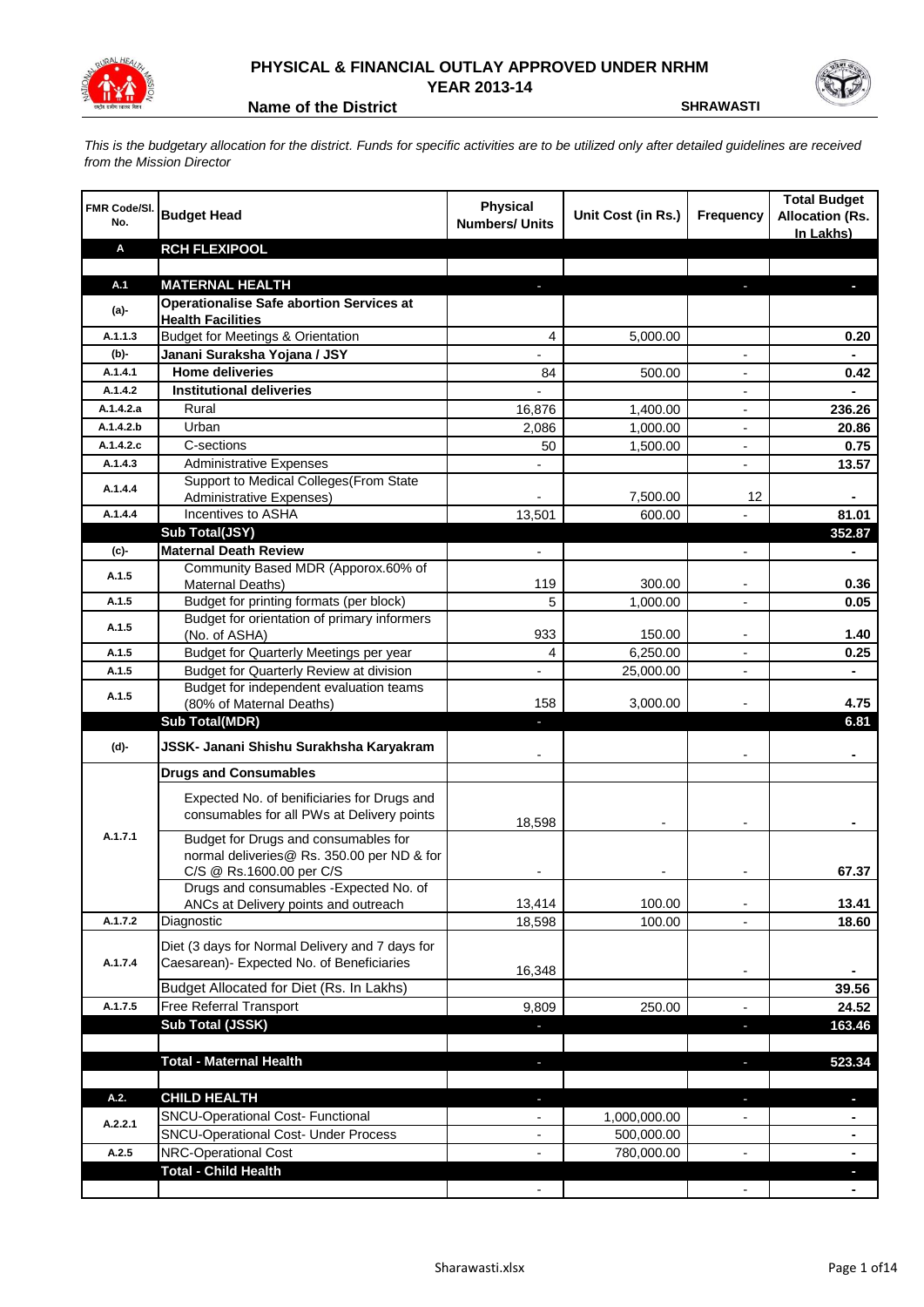| FMR Code/SI.<br>No. | <b>Budget Head</b>                                                                 | <b>Physical</b><br><b>Numbers/ Units</b> | Unit Cost (in Rs.) | Frequency                     | <b>Total Budget</b><br><b>Allocation (Rs.</b><br>In Lakhs) |
|---------------------|------------------------------------------------------------------------------------|------------------------------------------|--------------------|-------------------------------|------------------------------------------------------------|
| A.3                 | <b>FAMILY PLANNING</b>                                                             | $\sim$                                   |                    | ÷                             | a.                                                         |
| A.3.1               | <b>Terminal/Limiting Methods</b>                                                   |                                          |                    |                               |                                                            |
|                     | Orientation workshop, dissemination of                                             |                                          |                    |                               |                                                            |
|                     | manuals on FP standards & quality                                                  |                                          |                    |                               |                                                            |
| A.3.1.1             | assurance of sterilisation services, fixed day                                     |                                          |                    |                               |                                                            |
|                     | planning meeting                                                                   | 1                                        | 25,000.00          | $\overline{\phantom{a}}$      | 0.25                                                       |
| A.3.1.2             | Female Sterilisation Camps Proposed                                                | 60                                       | 2,000.00           | $\overline{\phantom{a}}$      | 1.20                                                       |
| A.3.1.3             | <b>NSV Camps Proposed</b>                                                          | $\overline{2}$                           | 3,500.00           |                               | 0.07                                                       |
| A.3.1.4             | <b>Compensation for Female Sterilisation</b>                                       | 942                                      | 1,000.00           | $\overline{\phantom{a}}$      | 9.42                                                       |
| A.3.1.5             | Compensation for male sterilization/NSV                                            |                                          |                    |                               |                                                            |
|                     | Acceptance                                                                         | 40                                       | 1,500.00           |                               | 0.60                                                       |
|                     | Orientation Workshop on accreditation of                                           |                                          |                    |                               |                                                            |
| A.3.1.6             | private providers to provide sterilization                                         | 1                                        | 10,000.00          |                               | 0.10                                                       |
| A.3.2               | services<br><b>Spacing Methods</b>                                                 |                                          |                    | $\overline{\phantom{a}}$      |                                                            |
|                     | IUD services at health facilities (including                                       |                                          |                    |                               |                                                            |
| A.3.2.2             | fixed day services at Sub Centres-L1)                                              | $\blacksquare$                           | 3,000.00           | $\overline{\phantom{a}}$      | ۰                                                          |
|                     | IUD services at health facilities (including                                       |                                          |                    |                               |                                                            |
| A.3.2.3             | fixed day services at Sub Centre-L1 ) No. of                                       |                                          |                    |                               |                                                            |
|                     | <b>IUCD</b> insertions                                                             | 18,677                                   | 20.00              |                               | 3.74                                                       |
|                     | POL for Family Planning/ Others (including                                         |                                          |                    |                               |                                                            |
|                     | additional mobility support to surgeon's team                                      |                                          |                    |                               |                                                            |
| A.3.3               | if req)-Budget given according to total nos.                                       |                                          |                    |                               |                                                            |
|                     | of Female Sterilization Camps.                                                     |                                          |                    |                               |                                                            |
| A.3.5.2             | <b>Performance rewards</b>                                                         | 60                                       | 1,000.00           |                               | 0.60                                                       |
|                     |                                                                                    |                                          |                    |                               |                                                            |
|                     | Division level: Rs. 11.25 Lakh @ Rs.                                               |                                          |                    |                               |                                                            |
|                     | 62,500/- per division (Rs.20,000 for 1st, Rs.                                      |                                          |                    |                               |                                                            |
|                     | 15,000 for 2nd and Rs. 10,000 for 3rd                                              |                                          |                    |                               |                                                            |
|                     | position for best performing tubectomy<br>surgeon at each division, Rs. 15,000 for |                                          |                    |                               |                                                            |
|                     | best performing NSV surgeon, and Rs.2000/-                                         |                                          |                    |                               |                                                            |
|                     | for best SN and Rs.500/- for best ANM).                                            |                                          |                    |                               |                                                            |
|                     |                                                                                    |                                          | 62,500.00          |                               |                                                            |
| A.3.5.3             | <b>World Population Day' celebration</b>                                           |                                          |                    |                               |                                                            |
|                     | For District level activities                                                      | 1                                        | 100,000.00         |                               | 1.00                                                       |
|                     | For Block level activities                                                         | 5                                        | 10,000.00          | $\blacksquare$                | 0.50                                                       |
| A.3.5.4             | Other strategies/ activities                                                       |                                          |                    |                               |                                                            |
|                     | Orientation of district nodal officers for                                         |                                          |                    |                               |                                                            |
| A.3.5.4.2           | change in FP Beema Policy-No. of                                                   | 1                                        | 10,000.00          |                               | 0.10                                                       |
|                     | Workshops<br><b>Total -Family Planning</b>                                         | $\overline{\phantom{a}}$                 |                    |                               | 17.58                                                      |
|                     |                                                                                    | $\overline{\phantom{0}}$                 |                    | ٠<br>$\overline{\phantom{a}}$ |                                                            |
|                     | <b>ADOLESCENT REPRODUCTIVE AND</b>                                                 |                                          |                    |                               |                                                            |
| A.4                 | <b>SEXUAL HEALTH / ARSH</b>                                                        |                                          |                    | $\overline{\phantom{a}}$      |                                                            |
| A.4.1.4             | <b>Operating Expenses</b>                                                          |                                          |                    |                               |                                                            |
|                     | For Existing Clinics                                                               |                                          | 2,500.00           | 12                            |                                                            |
| A.4.2               | <b>School Health programme</b>                                                     |                                          |                    |                               |                                                            |
|                     | Dissemination of Guidelines for School                                             |                                          |                    |                               |                                                            |
| A.4.2.1             | Health Programme (14 Nos. for each Block                                           |                                          |                    |                               |                                                            |
|                     | and 7 Nos. for District Level)                                                     | 77                                       | 75.00              | 1                             | 0.06                                                       |
| A.4.2.2             | Convergence Meeting at Block level (Twice                                          |                                          |                    |                               |                                                            |
|                     | in a year)                                                                         | 5                                        | 2,500.00           | 2                             | 0.25                                                       |
| A.4.2.3             | Mobility Support (For Block Level)                                                 | 5                                        | 25,000.00          | 6                             | 7.50                                                       |
| A.4.3               | Other strategies/activities                                                        | -                                        |                    | -                             |                                                            |
| A.4.3.2             | <b>Menstrual Hygiene</b>                                                           | $\overline{\phantom{a}}$                 |                    | $\overline{\phantom{a}}$      | $\blacksquare$                                             |
|                     | No.of Blocks                                                                       | -                                        |                    |                               |                                                            |
|                     | No.of ASHAs                                                                        | $\overline{\phantom{a}}$                 |                    |                               |                                                            |
|                     | One Planning & Sensitization meeting at                                            |                                          |                    |                               |                                                            |
|                     | Dist.level @Rs.5000/-meeting                                                       |                                          | 5,000.00           |                               |                                                            |
|                     | One Review & Refresher meeting at                                                  |                                          |                    |                               |                                                            |
|                     | Dist.level @Rs.5000/-meeting                                                       |                                          | 5,000.00           |                               |                                                            |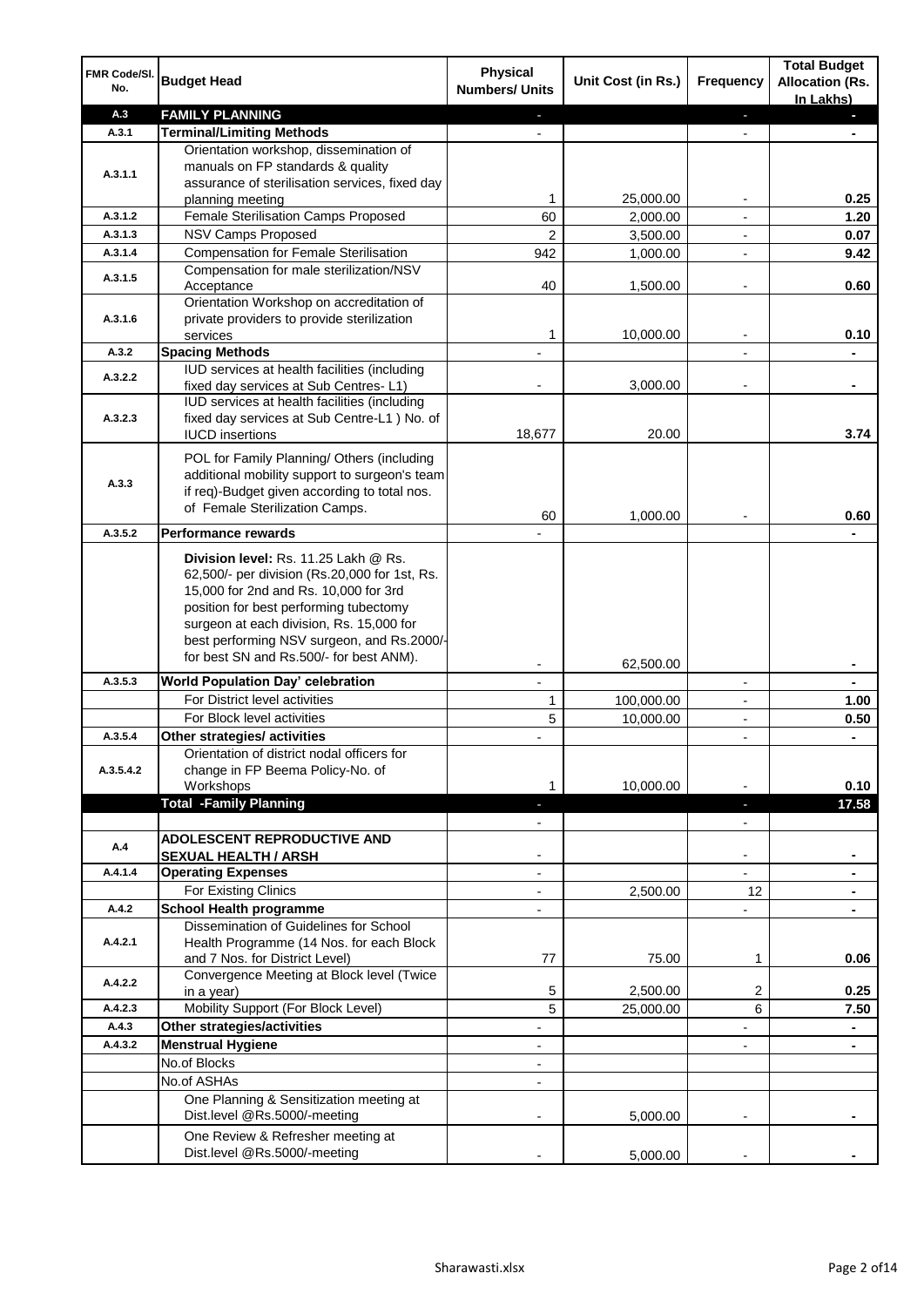| FMR Code/SI.<br>No.  | <b>Budget Head</b>                                                       | <b>Physical</b><br><b>Numbers/ Units</b> | Unit Cost (in Rs.)     | <b>Frequency</b>         | <b>Total Budget</b><br><b>Allocation (Rs.</b><br>In Lakhs) |
|----------------------|--------------------------------------------------------------------------|------------------------------------------|------------------------|--------------------------|------------------------------------------------------------|
|                      | Reporting Register for District & Blocks<br>@Rs.30/-register             |                                          | 30.00                  |                          |                                                            |
|                      | Reporting Register for ASHA @Rs.30/-regist                               |                                          | 30.00                  | $\blacksquare$           |                                                            |
|                      | Storage Almirahs for District & Blocks                                   |                                          |                        |                          |                                                            |
|                      | @Rs.5000/- Almirahs                                                      | $\overline{\phantom{a}}$                 | 5,000.00               | $\overline{\phantom{a}}$ |                                                            |
|                      | 2 Flex banner with hanging rod per<br>block/Dist.@Rs.500/-banner         |                                          | 500.00                 |                          |                                                            |
|                      | <b>Sub-total ARSH</b>                                                    |                                          |                        |                          | 7.81                                                       |
|                      |                                                                          |                                          |                        |                          |                                                            |
| A.5                  | <b>URBAN RCH (focus on Urban slums)</b>                                  |                                          |                        |                          |                                                            |
| A.5.2                | Human Resource for Urban Health                                          |                                          |                        |                          |                                                            |
| A.5.2.1              | Doctors/Mos                                                              |                                          | 36,000.00              | 6                        |                                                            |
| A.5.2.4              | <b>ANM</b>                                                               |                                          | 9,900.00               | 6                        |                                                            |
| A.5.2.5              | <b>Staff Nurse</b>                                                       | ٠                                        | 16,500.00              | 6                        |                                                            |
| A.5.2.12             | Sweeper cum Choukidar                                                    | ٠                                        | 4,950.00               | 6                        | $\blacksquare$                                             |
| A.5.3                | Operating expenses for UHP and UHC                                       | $\blacksquare$                           |                        | $\overline{a}$           | $\blacksquare$                                             |
|                      | Rent @7000/Month/Centre                                                  | $\blacksquare$                           | 7,000.00               | 6                        | ٠                                                          |
|                      | Telephone Bills @ 1000/Month/Centre                                      | $\overline{\phantom{a}}$                 | 1,000.00               | 6                        | $\blacksquare$                                             |
|                      | Electricity Bills @ 1500/Month/Centre                                    | $\blacksquare$                           | 1,500.00               | 6                        | ۰                                                          |
|                      | Contingency @ 500/Month/Centre                                           |                                          | 500.00                 | 6                        |                                                            |
|                      | <b>Total- Urban Health</b>                                               | J,                                       |                        | ÷,                       | L                                                          |
| A.7                  | <b>PNDT Activities</b>                                                   |                                          |                        |                          |                                                            |
| A.7.1                | <b>Support to PC-PNDT Cells</b>                                          | ٠                                        |                        | ٠                        |                                                            |
|                      | <b>Divisional Level</b>                                                  |                                          |                        |                          |                                                            |
|                      | Remuneration of Data Assistant (At Each                                  |                                          |                        |                          |                                                            |
|                      | Division PC-PNDT Cell)<br>Contingency for the operation of cell @        |                                          | 17,000.00              | 12                       |                                                            |
|                      | Rs.20000/-                                                               |                                          | 20,000.00              | 1                        |                                                            |
|                      | One time office setup cost @ Rs.100000/-                                 |                                          | 100,000.00             | $\mathbf{1}$             |                                                            |
|                      | <b>District Level</b>                                                    |                                          |                        |                          |                                                            |
|                      | Remuneration of Data Entry Operator (At<br>Each District PC-PNDT Cell)   | 1                                        | 10,000.00              | 12                       | 1.20                                                       |
|                      | Contingency for the operation of cell @                                  |                                          |                        |                          |                                                            |
|                      | Rs.20000/-                                                               | 1                                        | 20,000.00              | 1                        | 0.20                                                       |
| A.7.2                | One time office setup cost @ Rs. 50000/-<br><b>Other PNDT activities</b> | 1                                        | 50,000.00              | 1                        | 0.50                                                       |
|                      | Visit of division level inspection committees                            |                                          |                        |                          | ۰                                                          |
| A.7.2.3              | (TA/DA of Additional Director will be                                    |                                          |                        |                          |                                                            |
|                      | incurred from this amount) @ Rs.30000 for                                |                                          |                        |                          |                                                            |
|                      | 10 visit in a year<br>Orientation of members of the district             |                                          | 3,000.00               | 10                       |                                                            |
| A.7.2.8              | advisory committees at Division Levels (No.                              |                                          |                        |                          |                                                            |
|                      | of Workshops)                                                            |                                          | 25,000.00              | 1                        |                                                            |
| A.7.2.10             | District Level Sensitization (No. of                                     |                                          |                        |                          |                                                            |
|                      | Workshops)                                                               |                                          | 10,000.00              | 1                        | 0.10                                                       |
|                      | <b>Total- PC-PNDT</b>                                                    |                                          |                        |                          | 2.00                                                       |
|                      |                                                                          |                                          |                        |                          |                                                            |
| A.8                  | <b>Human Resources</b><br><b>Contractual Staff &amp; Services</b>        |                                          |                        | ۳                        | a,                                                         |
| A.8.1<br>A.8.1.1.1.f | Honoraria for ANMs at Sub Centres                                        | 76                                       |                        | 6                        |                                                            |
| A.8.1.1.2.f          | Honoraria for Staff Nurses - SNCU                                        | $\overline{\phantom{0}}$                 | 10,000.00<br>16,500.00 | 6                        | 45.60                                                      |
| A.8.1.1.2.f          | Honoraria for Staff Nurses -NRC                                          | $\overline{\phantom{0}}$                 | 16,500.00              | 6                        |                                                            |
| A.8.1.2.1            | Honoraria for Laboratory Technicians                                     | $\overline{2}$                           | 11,880.00              | 6                        | 1.43                                                       |
| A.8.1.3.5.d          | Honoraria for Paediatricians- Child Health                               |                                          | 48,000.00              | 6                        |                                                            |
| A.8.1.3.7            | Honoraria for Dental Doctors                                             | 2                                        | 35,000.00              | 6                        | 4.20                                                       |
|                      | Honoraria for M.O.(Training Coordinators for                             |                                          |                        |                          |                                                            |
| A.8.1.5.8            | training NRCs/SNCUs)                                                     |                                          | 36,000.00              | 6                        |                                                            |
| A.8.1.7.2            | Honoraria for X-Ray Technicians                                          | 2                                        | 11,800.00              | 6                        | 1.42                                                       |
| A.8.1.7.4            | <b>School Health Teams (Exclusively for SH)</b>                          |                                          |                        | $\overline{a}$           |                                                            |
| A.8.1.7.4.a          | <b>Honoraria for Medical Officers</b>                                    |                                          |                        |                          |                                                            |
|                      | No. of MBBS Doctors-Existing                                             | 3                                        | 36,000.00              | 6                        | 6.48                                                       |
|                      | No. of MBBS Doctors-New                                                  | $\overline{2}$                           | 36,000.00              | $\overline{2}$           | 1.44                                                       |
|                      | No. of BDS Doctors-Existing                                              | 4                                        | 35,000.00              | 6                        | 8.40                                                       |
|                      | No. of AYUSH Doctors-Existing                                            | 2                                        | 24,000.00              | 6                        | 2.88                                                       |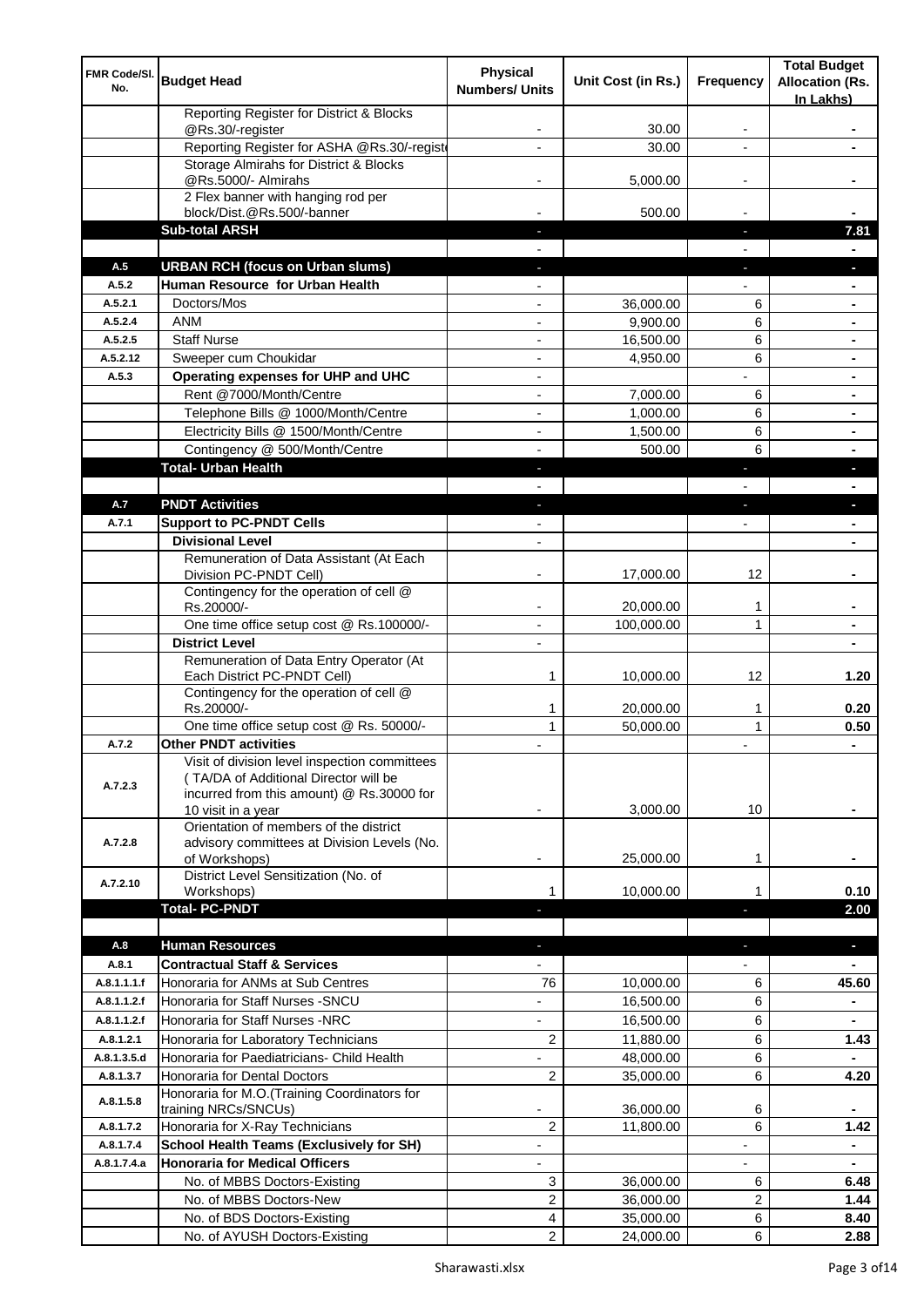| FMR Code/SI. | <b>Budget Head</b>                                               | <b>Physical</b>          | Unit Cost (in Rs.) |                          | <b>Total Budget</b>    |
|--------------|------------------------------------------------------------------|--------------------------|--------------------|--------------------------|------------------------|
| No.          |                                                                  | <b>Numbers/ Units</b>    |                    | Frequency                | <b>Allocation (Rs.</b> |
|              | No. of AYUSH Doctors-New                                         | 8                        | 24,000.00          | 2                        | In Lakhs)<br>3.84      |
| A.8.1.7.4.b  | <b>Honoraria for Physiotherapists</b>                            | $\overline{c}$           | 11,880.00          | 6                        | 1.43                   |
| A.8.1.7.4.c  | <b>Honoraria for Dental Hygienists</b>                           | 1                        | 11,880.00          | 6                        | 0.71                   |
| A.8.1.7.4.d  | <b>Honoraria for Ophthalmic Assistants</b>                       | 7                        | 11,880.00          | 6                        | 4.99                   |
|              | Honoraria for Staff Nurses/GNMs-Existing                         | $\overline{4}$           | 16,500.00          | 6                        | 3.96                   |
| A.8.1.7.4.e  | Honoraria for Staff Nurses/GNMs-New                              | $\blacksquare$           | 16,500.00          | $\overline{c}$           |                        |
|              | Honoraria for ANMs-Existing                                      | 4                        | 10,000.00          | 6                        | 2.40                   |
| A.8.1.7.4.g  | Honoraria for ANMs-New                                           | 2                        | 10,000.00          | $\overline{c}$           | 0.40                   |
|              | Honoraria for FP Counsellors(@ Rs.9300/-                         |                          |                    |                          |                        |
| A.8.1.7.5.1  | (Rs.9000/-Honoraria and 300/-for                                 |                          |                    |                          |                        |
|              | communication support)                                           | 3                        | 9,300.00           | 6                        | 1.67                   |
| A.8.1.7.5.2  | <b>Honoraria for ARSH Counsellors</b>                            |                          | 12,000.00          | 6                        |                        |
| A.8.1.7.5.4  | <b>Honoraria for Nutritionist-NRC</b>                            |                          | 15,000.00          | 6                        | ۰                      |
|              | Honoraria for Staff under Routine                                |                          |                    |                          |                        |
|              | Immunization                                                     |                          |                    |                          |                        |
|              | Refrigerator Mechanics-District Level                            | 1                        | 16,500.00          | 6                        | 0.99                   |
| A.8.1.7.7    | Cold Chain Handlers-District Level                               | $\mathbf{1}$             | 9,900.00           | 6                        | 0.59                   |
|              | Vaccine Store Keepers-Division Level                             | $\overline{a}$           | 22,000.00          | 6                        | $\blacksquare$         |
|              | Refrigerator Mechanics-Division Level                            |                          | 16,500.00          | 6                        | $\blacksquare$         |
|              | Vaccine Van Drivers-Division Level                               | $\blacksquare$           | 16,500.00          | 6                        |                        |
|              | Cold Chain Handlers-Division Level                               | $\overline{\phantom{a}}$ | 9,900.00           | 6                        | ۰                      |
| A.8.1.9      | <b>Honoraria for Data Entry Operators</b>                        | $\blacksquare$           | 8,800.00           | 6                        | ۰                      |
| A.8.1.11.f   | <b>Honoraria for Caretakers-NRC</b>                              | $\overline{\phantom{a}}$ | 4,000.00           | 6                        | ۰                      |
| A.8.1.11.f   | <b>Honoraria for Cooks-NRC</b>                                   | $\overline{a}$           | 5,000.00           | 6                        |                        |
|              | TOTAL - HUMAN RESOURCE                                           |                          |                    |                          | 92.83                  |
|              |                                                                  |                          |                    |                          |                        |
| A.9          | <b>TRAINING</b>                                                  | ÷.                       |                    | ٠                        | ٠                      |
|              |                                                                  |                          |                    |                          |                        |
| A.9.3        | <b>Maternal Health Training</b>                                  | ٠                        |                    | ٠                        | ٠                      |
| A.9.3.1      | <b>Skilled Attendance at Birth / SBA</b>                         |                          |                    |                          |                        |
| A.9.3.1.1    | Setting up of SBA Training Centres                               | 1                        | 25,000.00          |                          | 0.25                   |
| A.9.3.1.4    | <b>Training of Staff Nurses in SBA</b>                           | $\overline{\phantom{a}}$ |                    | $\overline{\phantom{a}}$ | ٠                      |
|              | Total Batches to be conducted (4 Per<br>Batch)@ Rs.103300/ Batch | 4                        | 103,300.00         |                          | 4.13                   |
| A.9.3.4      | <b>Safe Abortion Services Training</b>                           |                          |                    |                          |                        |
|              | Training of Medical Officers in safe                             |                          |                    |                          |                        |
|              | abortion                                                         |                          |                    | $\overline{\phantom{a}}$ | ۰                      |
| A.9.3.4.2    | Total Batches to be conducted @ Rs.52000                         |                          |                    |                          |                        |
|              | /batch                                                           |                          | 52,000.00          |                          |                        |
| A.9.3.5      | RTI / STI Training                                               |                          |                    |                          |                        |
|              | <b>Training of Medical Officers in RTI/STI</b>                   |                          |                    |                          |                        |
| A.9.3.5.3    | Total Batches to be conducted @ Rs.72600                         |                          |                    |                          |                        |
|              | /batch                                                           |                          | 72,600.00          |                          |                        |
|              | Sub Total - Maternal Health Training                             |                          |                    |                          | 4.38                   |
|              |                                                                  |                          |                    |                          |                        |
| A.9.5        | <b>Child Health Training</b>                                     |                          |                    |                          |                        |
| A.9.5.2.2    | <b>F-IMNCI Training for Medical Officers</b>                     |                          |                    |                          |                        |
|              | <b>Total Training Load</b>                                       |                          |                    |                          |                        |
|              | <b>Batch Size/Participants</b>                                   | 16                       |                    |                          |                        |
|              | No. of Batches                                                   |                          | 212,900.00         | $\overline{a}$           |                        |
|              | Total Batches to be observed(25% of                              |                          |                    |                          |                        |
|              | organized batches)                                               | $\blacksquare$           | 7,500.00           |                          |                        |
| A.9.5.2.3    | <b>F-IMNCI Training for Staff Nurses</b>                         | $\overline{\phantom{a}}$ |                    | $\overline{\phantom{a}}$ | $\blacksquare$         |
|              | <b>Total Training Load</b><br><b>Batch Size/Participants</b>     | $\overline{\phantom{a}}$ |                    |                          |                        |
|              | No. of Batches                                                   | $\overline{\phantom{a}}$ |                    |                          |                        |
|              | Total Batches to be observed(25% of                              |                          | 206,900.00         | $\overline{\phantom{a}}$ |                        |
|              | organized batches)                                               |                          | 7,500.00           |                          |                        |
|              | <b>IMNCI Plus(CCSP)-10 Days TOT for</b>                          |                          |                    |                          |                        |
| A.9.5.5.2.a  | <b>Physicians</b>                                                |                          |                    |                          |                        |
|              | <b>Total Training Load</b>                                       |                          |                    |                          |                        |
|              | <b>Batch Size/Participants</b>                                   | 24                       |                    |                          |                        |
|              | No. of Batches                                                   |                          | 576,300.00         |                          |                        |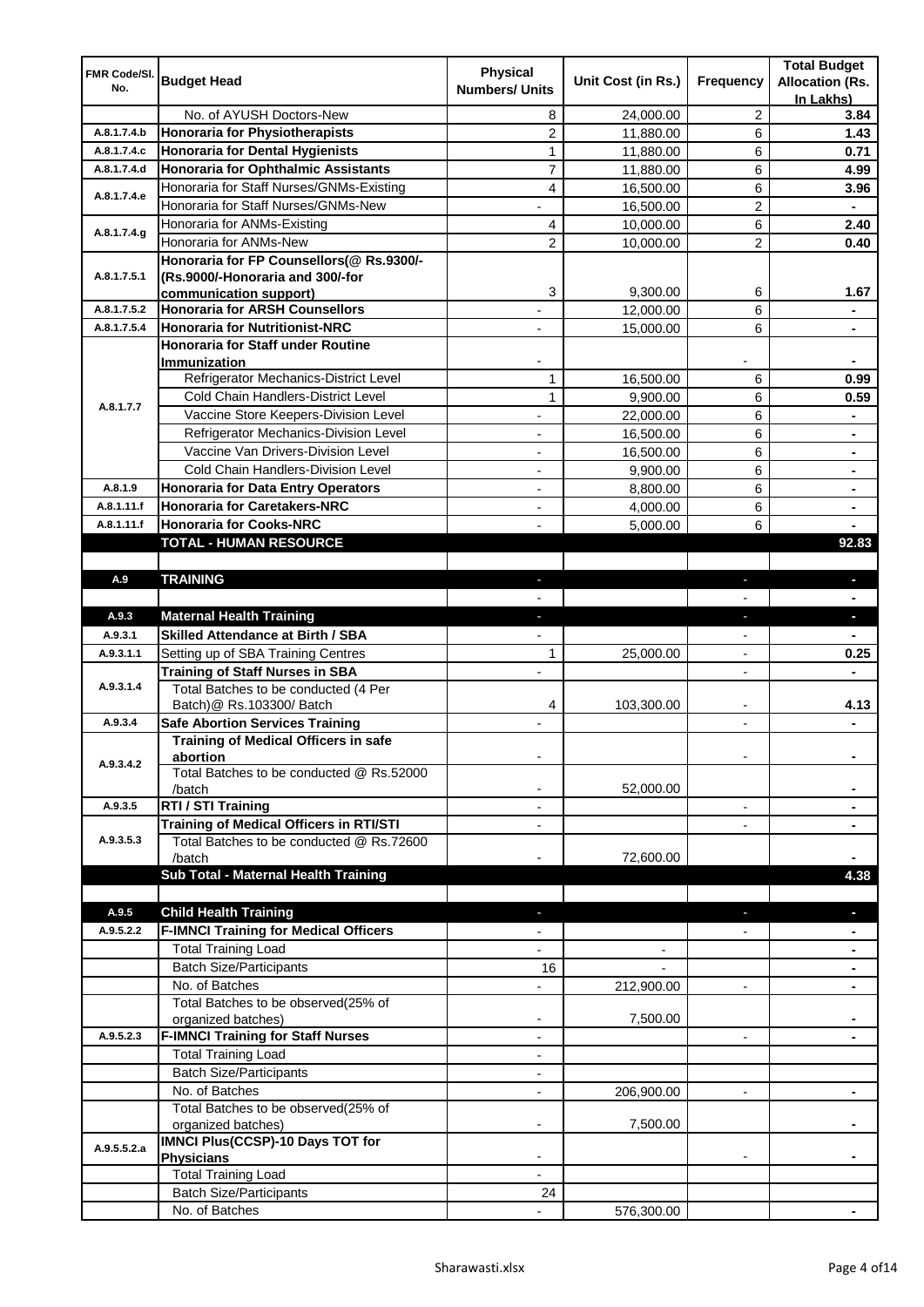| 11,000.00<br>organized batches)<br><b>Sub Total- Child Health Training</b><br>Adolescent Reproductive and Sexual Health/<br>A.9.7<br><b>ARSH Training</b><br><b>ARSH training for ANMs/LHVs</b><br>A.9.7.4<br>Total Batches to be conducted@ Rs.71000/<br>71,000.00<br>2.13<br>Batch<br>3<br><b>Sub Total- ARSH Training</b><br>2.13<br><b>Clinical Establishment Act</b><br>A.9.8.4.2<br>798,000.00<br>۰<br><b>TOTAL - Training</b><br>6.51<br>r.<br><b>PROGRAMME MANAGEMENT</b><br>A.10<br>District Programme Management Support<br>A.10.2<br>Unit<br><b>Contractual Staffs for DPMSU</b><br>A.10.2.1<br>Honoraria for District Programme Manager<br>32,700.00<br>1<br>6<br>1.96<br>Honoraria for District Accounts Manager<br>A.10.2.2<br>1<br>26,650.00<br>6<br>1.60<br>Honoraria for District Data Manager(District<br>A.10.2.3<br>Data cum Account Assistant)<br>1<br>18,150.00<br>6<br>1.09<br>$\overline{1}$<br>Honoraria for Office Assistant<br>A.10.2.7<br>7,000.00<br>6<br>0.42<br>1<br>6<br>Operational Expenses for DPMU unit<br>75,000.00<br>4.50<br>A.10.2.8.1<br>Honoraria for District Community Process<br>A.10.2.8.2<br>26,650.00<br>6<br>1.60<br>Manager<br>1<br><b>Sub Total - DPMU</b><br>11.17<br><b>Block Programme Management Unit (BPMU)</b><br>A.10.3<br>$\blacksquare$<br>$\overline{\phantom{a}}$<br>$\blacksquare$<br>Honoraria for Block Programme Managers<br>A.10.3.1<br>5<br>20,000.00<br>6<br>6.00<br>5<br>A.10.3.2<br>Honoraria for Block Accounts Managers<br>6<br>10,000.00<br>3.00<br><b>Sub Total - DPMU</b><br>9.00<br>$\blacksquare$<br>J,<br>A.10.6<br><b>Concurrent Audit System</b><br>$\blacksquare$<br>$\blacksquare$<br>$\blacksquare$<br>Budget For Block Units(Rs.1500 per<br>1,500.00<br>0.30<br>Block/Quarter)<br>C<br>4<br>Budget For District (District HO Rs.<br>4,500.00<br>12<br>0.54<br>4500/Month)<br>1<br><b>Sub Total - Concurrent Audit</b><br>0.84<br><b>Mobility Support, Field Visits</b><br>A.10.7<br>$\overline{\phantom{a}}$<br>$\blacksquare$<br>$\overline{\phantom{a}}$<br>Mobility Support-DPMU/District (2 Vehicles<br>A.10.7.2<br>per District per month)<br>2<br>25,000.00<br>12<br>6.00<br>Mobility Support-BPMU/Block (1 Vehicle per<br>A.10.7.3<br>5<br>25,000.00<br>12<br>15.00<br>District per Month)<br>Mobility Support for Div.PMU Division & AD<br>A.10.7.4.1<br>25,000.00<br>Offices( 1 vehicle per Division)<br>12<br>Sub Total - Mobility Support, Field Visits<br>21.00<br><b>TOTAL - Programme Management</b><br>42.01<br>ı<br><b>GRAND TOTAL- RCH FLEXIPOOL</b><br>692.07<br>٠<br>$\overline{\phantom{a}}$<br>$\overline{\phantom{a}}$<br>$\blacksquare$ | <b>FMR Code/SI.</b><br>No. | <b>Budget Head</b>                  | Physical<br><b>Numbers/ Units</b> | Unit Cost (in Rs.) | Frequency | <b>Total Budget</b><br><b>Allocation (Rs.</b><br>In Lakhs) |
|-----------------------------------------------------------------------------------------------------------------------------------------------------------------------------------------------------------------------------------------------------------------------------------------------------------------------------------------------------------------------------------------------------------------------------------------------------------------------------------------------------------------------------------------------------------------------------------------------------------------------------------------------------------------------------------------------------------------------------------------------------------------------------------------------------------------------------------------------------------------------------------------------------------------------------------------------------------------------------------------------------------------------------------------------------------------------------------------------------------------------------------------------------------------------------------------------------------------------------------------------------------------------------------------------------------------------------------------------------------------------------------------------------------------------------------------------------------------------------------------------------------------------------------------------------------------------------------------------------------------------------------------------------------------------------------------------------------------------------------------------------------------------------------------------------------------------------------------------------------------------------------------------------------------------------------------------------------------------------------------------------------------------------------------------------------------------------------------------------------------------------------------------------------------------------------------------------------------------------------------------------------------------------------------------------------------------------------------------------------------------------------------------------------------------------------------------------------------------------------------------------------------------------------------------------------------------------------------------------------------------------------------------------|----------------------------|-------------------------------------|-----------------------------------|--------------------|-----------|------------------------------------------------------------|
|                                                                                                                                                                                                                                                                                                                                                                                                                                                                                                                                                                                                                                                                                                                                                                                                                                                                                                                                                                                                                                                                                                                                                                                                                                                                                                                                                                                                                                                                                                                                                                                                                                                                                                                                                                                                                                                                                                                                                                                                                                                                                                                                                                                                                                                                                                                                                                                                                                                                                                                                                                                                                                                     |                            | Total Batches to be observed(25% of |                                   |                    |           |                                                            |
|                                                                                                                                                                                                                                                                                                                                                                                                                                                                                                                                                                                                                                                                                                                                                                                                                                                                                                                                                                                                                                                                                                                                                                                                                                                                                                                                                                                                                                                                                                                                                                                                                                                                                                                                                                                                                                                                                                                                                                                                                                                                                                                                                                                                                                                                                                                                                                                                                                                                                                                                                                                                                                                     |                            |                                     |                                   |                    |           |                                                            |
|                                                                                                                                                                                                                                                                                                                                                                                                                                                                                                                                                                                                                                                                                                                                                                                                                                                                                                                                                                                                                                                                                                                                                                                                                                                                                                                                                                                                                                                                                                                                                                                                                                                                                                                                                                                                                                                                                                                                                                                                                                                                                                                                                                                                                                                                                                                                                                                                                                                                                                                                                                                                                                                     |                            |                                     |                                   |                    |           |                                                            |
|                                                                                                                                                                                                                                                                                                                                                                                                                                                                                                                                                                                                                                                                                                                                                                                                                                                                                                                                                                                                                                                                                                                                                                                                                                                                                                                                                                                                                                                                                                                                                                                                                                                                                                                                                                                                                                                                                                                                                                                                                                                                                                                                                                                                                                                                                                                                                                                                                                                                                                                                                                                                                                                     |                            |                                     |                                   |                    |           |                                                            |
|                                                                                                                                                                                                                                                                                                                                                                                                                                                                                                                                                                                                                                                                                                                                                                                                                                                                                                                                                                                                                                                                                                                                                                                                                                                                                                                                                                                                                                                                                                                                                                                                                                                                                                                                                                                                                                                                                                                                                                                                                                                                                                                                                                                                                                                                                                                                                                                                                                                                                                                                                                                                                                                     |                            |                                     |                                   |                    |           |                                                            |
|                                                                                                                                                                                                                                                                                                                                                                                                                                                                                                                                                                                                                                                                                                                                                                                                                                                                                                                                                                                                                                                                                                                                                                                                                                                                                                                                                                                                                                                                                                                                                                                                                                                                                                                                                                                                                                                                                                                                                                                                                                                                                                                                                                                                                                                                                                                                                                                                                                                                                                                                                                                                                                                     |                            |                                     |                                   |                    |           |                                                            |
|                                                                                                                                                                                                                                                                                                                                                                                                                                                                                                                                                                                                                                                                                                                                                                                                                                                                                                                                                                                                                                                                                                                                                                                                                                                                                                                                                                                                                                                                                                                                                                                                                                                                                                                                                                                                                                                                                                                                                                                                                                                                                                                                                                                                                                                                                                                                                                                                                                                                                                                                                                                                                                                     |                            |                                     |                                   |                    |           |                                                            |
|                                                                                                                                                                                                                                                                                                                                                                                                                                                                                                                                                                                                                                                                                                                                                                                                                                                                                                                                                                                                                                                                                                                                                                                                                                                                                                                                                                                                                                                                                                                                                                                                                                                                                                                                                                                                                                                                                                                                                                                                                                                                                                                                                                                                                                                                                                                                                                                                                                                                                                                                                                                                                                                     |                            |                                     |                                   |                    |           |                                                            |
|                                                                                                                                                                                                                                                                                                                                                                                                                                                                                                                                                                                                                                                                                                                                                                                                                                                                                                                                                                                                                                                                                                                                                                                                                                                                                                                                                                                                                                                                                                                                                                                                                                                                                                                                                                                                                                                                                                                                                                                                                                                                                                                                                                                                                                                                                                                                                                                                                                                                                                                                                                                                                                                     |                            |                                     |                                   |                    |           |                                                            |
|                                                                                                                                                                                                                                                                                                                                                                                                                                                                                                                                                                                                                                                                                                                                                                                                                                                                                                                                                                                                                                                                                                                                                                                                                                                                                                                                                                                                                                                                                                                                                                                                                                                                                                                                                                                                                                                                                                                                                                                                                                                                                                                                                                                                                                                                                                                                                                                                                                                                                                                                                                                                                                                     |                            |                                     |                                   |                    |           |                                                            |
|                                                                                                                                                                                                                                                                                                                                                                                                                                                                                                                                                                                                                                                                                                                                                                                                                                                                                                                                                                                                                                                                                                                                                                                                                                                                                                                                                                                                                                                                                                                                                                                                                                                                                                                                                                                                                                                                                                                                                                                                                                                                                                                                                                                                                                                                                                                                                                                                                                                                                                                                                                                                                                                     |                            |                                     |                                   |                    |           |                                                            |
|                                                                                                                                                                                                                                                                                                                                                                                                                                                                                                                                                                                                                                                                                                                                                                                                                                                                                                                                                                                                                                                                                                                                                                                                                                                                                                                                                                                                                                                                                                                                                                                                                                                                                                                                                                                                                                                                                                                                                                                                                                                                                                                                                                                                                                                                                                                                                                                                                                                                                                                                                                                                                                                     |                            |                                     |                                   |                    |           |                                                            |
|                                                                                                                                                                                                                                                                                                                                                                                                                                                                                                                                                                                                                                                                                                                                                                                                                                                                                                                                                                                                                                                                                                                                                                                                                                                                                                                                                                                                                                                                                                                                                                                                                                                                                                                                                                                                                                                                                                                                                                                                                                                                                                                                                                                                                                                                                                                                                                                                                                                                                                                                                                                                                                                     |                            |                                     |                                   |                    |           |                                                            |
|                                                                                                                                                                                                                                                                                                                                                                                                                                                                                                                                                                                                                                                                                                                                                                                                                                                                                                                                                                                                                                                                                                                                                                                                                                                                                                                                                                                                                                                                                                                                                                                                                                                                                                                                                                                                                                                                                                                                                                                                                                                                                                                                                                                                                                                                                                                                                                                                                                                                                                                                                                                                                                                     |                            |                                     |                                   |                    |           |                                                            |
|                                                                                                                                                                                                                                                                                                                                                                                                                                                                                                                                                                                                                                                                                                                                                                                                                                                                                                                                                                                                                                                                                                                                                                                                                                                                                                                                                                                                                                                                                                                                                                                                                                                                                                                                                                                                                                                                                                                                                                                                                                                                                                                                                                                                                                                                                                                                                                                                                                                                                                                                                                                                                                                     |                            |                                     |                                   |                    |           |                                                            |
|                                                                                                                                                                                                                                                                                                                                                                                                                                                                                                                                                                                                                                                                                                                                                                                                                                                                                                                                                                                                                                                                                                                                                                                                                                                                                                                                                                                                                                                                                                                                                                                                                                                                                                                                                                                                                                                                                                                                                                                                                                                                                                                                                                                                                                                                                                                                                                                                                                                                                                                                                                                                                                                     |                            |                                     |                                   |                    |           |                                                            |
|                                                                                                                                                                                                                                                                                                                                                                                                                                                                                                                                                                                                                                                                                                                                                                                                                                                                                                                                                                                                                                                                                                                                                                                                                                                                                                                                                                                                                                                                                                                                                                                                                                                                                                                                                                                                                                                                                                                                                                                                                                                                                                                                                                                                                                                                                                                                                                                                                                                                                                                                                                                                                                                     |                            |                                     |                                   |                    |           |                                                            |
|                                                                                                                                                                                                                                                                                                                                                                                                                                                                                                                                                                                                                                                                                                                                                                                                                                                                                                                                                                                                                                                                                                                                                                                                                                                                                                                                                                                                                                                                                                                                                                                                                                                                                                                                                                                                                                                                                                                                                                                                                                                                                                                                                                                                                                                                                                                                                                                                                                                                                                                                                                                                                                                     |                            |                                     |                                   |                    |           |                                                            |
|                                                                                                                                                                                                                                                                                                                                                                                                                                                                                                                                                                                                                                                                                                                                                                                                                                                                                                                                                                                                                                                                                                                                                                                                                                                                                                                                                                                                                                                                                                                                                                                                                                                                                                                                                                                                                                                                                                                                                                                                                                                                                                                                                                                                                                                                                                                                                                                                                                                                                                                                                                                                                                                     |                            |                                     |                                   |                    |           |                                                            |
|                                                                                                                                                                                                                                                                                                                                                                                                                                                                                                                                                                                                                                                                                                                                                                                                                                                                                                                                                                                                                                                                                                                                                                                                                                                                                                                                                                                                                                                                                                                                                                                                                                                                                                                                                                                                                                                                                                                                                                                                                                                                                                                                                                                                                                                                                                                                                                                                                                                                                                                                                                                                                                                     |                            |                                     |                                   |                    |           |                                                            |
|                                                                                                                                                                                                                                                                                                                                                                                                                                                                                                                                                                                                                                                                                                                                                                                                                                                                                                                                                                                                                                                                                                                                                                                                                                                                                                                                                                                                                                                                                                                                                                                                                                                                                                                                                                                                                                                                                                                                                                                                                                                                                                                                                                                                                                                                                                                                                                                                                                                                                                                                                                                                                                                     |                            |                                     |                                   |                    |           |                                                            |
|                                                                                                                                                                                                                                                                                                                                                                                                                                                                                                                                                                                                                                                                                                                                                                                                                                                                                                                                                                                                                                                                                                                                                                                                                                                                                                                                                                                                                                                                                                                                                                                                                                                                                                                                                                                                                                                                                                                                                                                                                                                                                                                                                                                                                                                                                                                                                                                                                                                                                                                                                                                                                                                     |                            |                                     |                                   |                    |           |                                                            |
|                                                                                                                                                                                                                                                                                                                                                                                                                                                                                                                                                                                                                                                                                                                                                                                                                                                                                                                                                                                                                                                                                                                                                                                                                                                                                                                                                                                                                                                                                                                                                                                                                                                                                                                                                                                                                                                                                                                                                                                                                                                                                                                                                                                                                                                                                                                                                                                                                                                                                                                                                                                                                                                     |                            |                                     |                                   |                    |           |                                                            |
|                                                                                                                                                                                                                                                                                                                                                                                                                                                                                                                                                                                                                                                                                                                                                                                                                                                                                                                                                                                                                                                                                                                                                                                                                                                                                                                                                                                                                                                                                                                                                                                                                                                                                                                                                                                                                                                                                                                                                                                                                                                                                                                                                                                                                                                                                                                                                                                                                                                                                                                                                                                                                                                     |                            |                                     |                                   |                    |           |                                                            |
|                                                                                                                                                                                                                                                                                                                                                                                                                                                                                                                                                                                                                                                                                                                                                                                                                                                                                                                                                                                                                                                                                                                                                                                                                                                                                                                                                                                                                                                                                                                                                                                                                                                                                                                                                                                                                                                                                                                                                                                                                                                                                                                                                                                                                                                                                                                                                                                                                                                                                                                                                                                                                                                     |                            |                                     |                                   |                    |           |                                                            |
|                                                                                                                                                                                                                                                                                                                                                                                                                                                                                                                                                                                                                                                                                                                                                                                                                                                                                                                                                                                                                                                                                                                                                                                                                                                                                                                                                                                                                                                                                                                                                                                                                                                                                                                                                                                                                                                                                                                                                                                                                                                                                                                                                                                                                                                                                                                                                                                                                                                                                                                                                                                                                                                     |                            |                                     |                                   |                    |           |                                                            |
|                                                                                                                                                                                                                                                                                                                                                                                                                                                                                                                                                                                                                                                                                                                                                                                                                                                                                                                                                                                                                                                                                                                                                                                                                                                                                                                                                                                                                                                                                                                                                                                                                                                                                                                                                                                                                                                                                                                                                                                                                                                                                                                                                                                                                                                                                                                                                                                                                                                                                                                                                                                                                                                     |                            |                                     |                                   |                    |           |                                                            |
|                                                                                                                                                                                                                                                                                                                                                                                                                                                                                                                                                                                                                                                                                                                                                                                                                                                                                                                                                                                                                                                                                                                                                                                                                                                                                                                                                                                                                                                                                                                                                                                                                                                                                                                                                                                                                                                                                                                                                                                                                                                                                                                                                                                                                                                                                                                                                                                                                                                                                                                                                                                                                                                     |                            |                                     |                                   |                    |           |                                                            |
|                                                                                                                                                                                                                                                                                                                                                                                                                                                                                                                                                                                                                                                                                                                                                                                                                                                                                                                                                                                                                                                                                                                                                                                                                                                                                                                                                                                                                                                                                                                                                                                                                                                                                                                                                                                                                                                                                                                                                                                                                                                                                                                                                                                                                                                                                                                                                                                                                                                                                                                                                                                                                                                     |                            |                                     |                                   |                    |           |                                                            |
|                                                                                                                                                                                                                                                                                                                                                                                                                                                                                                                                                                                                                                                                                                                                                                                                                                                                                                                                                                                                                                                                                                                                                                                                                                                                                                                                                                                                                                                                                                                                                                                                                                                                                                                                                                                                                                                                                                                                                                                                                                                                                                                                                                                                                                                                                                                                                                                                                                                                                                                                                                                                                                                     |                            |                                     |                                   |                    |           |                                                            |
|                                                                                                                                                                                                                                                                                                                                                                                                                                                                                                                                                                                                                                                                                                                                                                                                                                                                                                                                                                                                                                                                                                                                                                                                                                                                                                                                                                                                                                                                                                                                                                                                                                                                                                                                                                                                                                                                                                                                                                                                                                                                                                                                                                                                                                                                                                                                                                                                                                                                                                                                                                                                                                                     |                            |                                     |                                   |                    |           |                                                            |
|                                                                                                                                                                                                                                                                                                                                                                                                                                                                                                                                                                                                                                                                                                                                                                                                                                                                                                                                                                                                                                                                                                                                                                                                                                                                                                                                                                                                                                                                                                                                                                                                                                                                                                                                                                                                                                                                                                                                                                                                                                                                                                                                                                                                                                                                                                                                                                                                                                                                                                                                                                                                                                                     |                            |                                     |                                   |                    |           |                                                            |
|                                                                                                                                                                                                                                                                                                                                                                                                                                                                                                                                                                                                                                                                                                                                                                                                                                                                                                                                                                                                                                                                                                                                                                                                                                                                                                                                                                                                                                                                                                                                                                                                                                                                                                                                                                                                                                                                                                                                                                                                                                                                                                                                                                                                                                                                                                                                                                                                                                                                                                                                                                                                                                                     |                            |                                     |                                   |                    |           |                                                            |
|                                                                                                                                                                                                                                                                                                                                                                                                                                                                                                                                                                                                                                                                                                                                                                                                                                                                                                                                                                                                                                                                                                                                                                                                                                                                                                                                                                                                                                                                                                                                                                                                                                                                                                                                                                                                                                                                                                                                                                                                                                                                                                                                                                                                                                                                                                                                                                                                                                                                                                                                                                                                                                                     |                            |                                     |                                   |                    |           |                                                            |
|                                                                                                                                                                                                                                                                                                                                                                                                                                                                                                                                                                                                                                                                                                                                                                                                                                                                                                                                                                                                                                                                                                                                                                                                                                                                                                                                                                                                                                                                                                                                                                                                                                                                                                                                                                                                                                                                                                                                                                                                                                                                                                                                                                                                                                                                                                                                                                                                                                                                                                                                                                                                                                                     |                            |                                     |                                   |                    |           |                                                            |
|                                                                                                                                                                                                                                                                                                                                                                                                                                                                                                                                                                                                                                                                                                                                                                                                                                                                                                                                                                                                                                                                                                                                                                                                                                                                                                                                                                                                                                                                                                                                                                                                                                                                                                                                                                                                                                                                                                                                                                                                                                                                                                                                                                                                                                                                                                                                                                                                                                                                                                                                                                                                                                                     |                            |                                     |                                   |                    |           |                                                            |
|                                                                                                                                                                                                                                                                                                                                                                                                                                                                                                                                                                                                                                                                                                                                                                                                                                                                                                                                                                                                                                                                                                                                                                                                                                                                                                                                                                                                                                                                                                                                                                                                                                                                                                                                                                                                                                                                                                                                                                                                                                                                                                                                                                                                                                                                                                                                                                                                                                                                                                                                                                                                                                                     |                            |                                     |                                   |                    |           |                                                            |
|                                                                                                                                                                                                                                                                                                                                                                                                                                                                                                                                                                                                                                                                                                                                                                                                                                                                                                                                                                                                                                                                                                                                                                                                                                                                                                                                                                                                                                                                                                                                                                                                                                                                                                                                                                                                                                                                                                                                                                                                                                                                                                                                                                                                                                                                                                                                                                                                                                                                                                                                                                                                                                                     |                            |                                     |                                   |                    |           |                                                            |
|                                                                                                                                                                                                                                                                                                                                                                                                                                                                                                                                                                                                                                                                                                                                                                                                                                                                                                                                                                                                                                                                                                                                                                                                                                                                                                                                                                                                                                                                                                                                                                                                                                                                                                                                                                                                                                                                                                                                                                                                                                                                                                                                                                                                                                                                                                                                                                                                                                                                                                                                                                                                                                                     |                            |                                     |                                   |                    |           |                                                            |
|                                                                                                                                                                                                                                                                                                                                                                                                                                                                                                                                                                                                                                                                                                                                                                                                                                                                                                                                                                                                                                                                                                                                                                                                                                                                                                                                                                                                                                                                                                                                                                                                                                                                                                                                                                                                                                                                                                                                                                                                                                                                                                                                                                                                                                                                                                                                                                                                                                                                                                                                                                                                                                                     |                            |                                     |                                   |                    |           |                                                            |
|                                                                                                                                                                                                                                                                                                                                                                                                                                                                                                                                                                                                                                                                                                                                                                                                                                                                                                                                                                                                                                                                                                                                                                                                                                                                                                                                                                                                                                                                                                                                                                                                                                                                                                                                                                                                                                                                                                                                                                                                                                                                                                                                                                                                                                                                                                                                                                                                                                                                                                                                                                                                                                                     |                            |                                     |                                   |                    |           |                                                            |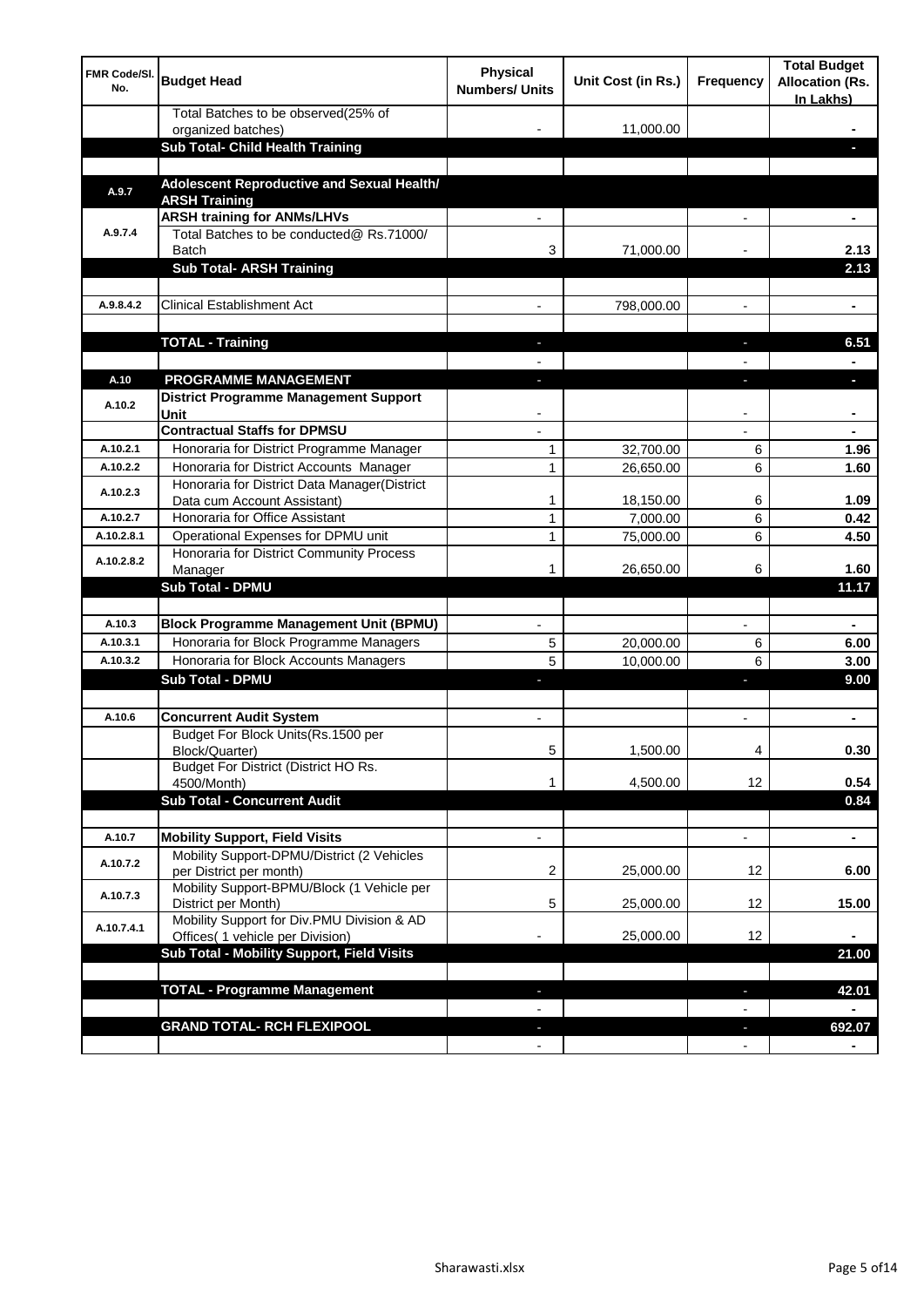| FMR Code/SI.<br>No. | <b>Budget Head</b>                                                                                                          | <b>Physical</b><br><b>Numbers/ Units</b> | Unit Cost (in Rs.) | <b>Frequency</b> | <b>Total Budget</b><br><b>Allocation (Rs.</b><br>In Lakhs) |
|---------------------|-----------------------------------------------------------------------------------------------------------------------------|------------------------------------------|--------------------|------------------|------------------------------------------------------------|
| в                   | <b>MISSION FLEXIPOOL</b>                                                                                                    |                                          |                    | ı                |                                                            |
| <b>B1</b>           | <b>ASHA</b>                                                                                                                 |                                          |                    |                  |                                                            |
| B1.1.1.4.2          | ASHA State Trainers - TOT (Module VI&VII)-                                                                                  |                                          |                    |                  |                                                            |
|                     | National Level-Cost of TA/DA                                                                                                |                                          | 15,000.00          |                  |                                                            |
| B1.1.3.3            | <b>Incentive for FP</b>                                                                                                     |                                          |                    |                  |                                                            |
|                     | Incentive for ASHA @ Rs. 1000 if a couple                                                                                   |                                          |                    |                  |                                                            |
| B1.1.3.3.1          | adopts permanent methods after 02<br>children(Assumed that 15.56 % clients                                                  |                                          |                    |                  |                                                            |
|                     | adopts permanent methods after 02                                                                                           |                                          |                    |                  |                                                            |
|                     | children).                                                                                                                  | 153                                      | 1,000.00           |                  | 1.53                                                       |
| B1.1.3.5            | <b>Other incentive</b>                                                                                                      |                                          |                    |                  |                                                            |
| B1.1.3.5.1          | On taking Complicated On pregnancy cases<br>or New born cases to the health facility<br>@Rs.150/- case (up to 3 cases/year) |                                          |                    |                  |                                                            |
|                     |                                                                                                                             | 1,114                                    | 150.00             | 3                | 5.01                                                       |
| B1.1.3.5.3          | Birth & Death Registration (For 30 birth & 9<br>deaths/ASHA) -Amount Approved 90% Only                                      | 1,114                                    | 180.00             |                  | 1.80                                                       |
|                     | TA/DA for attending Monthly Meetings                                                                                        |                                          |                    |                  |                                                            |
| B1.1.3.5.5          | @Rs.100/Meeting - Amount Approved 90%<br>Only                                                                               | 1,114                                    | 100.00             | 12               | 12.03                                                      |
|                     | Maternal Death Audit Information                                                                                            |                                          |                    |                  |                                                            |
| B1.1.3.5.6          | (@Rs.200/Case)-Amount Approved 50%<br>Only                                                                                  | 198                                      | 200.00             |                  | 0.20                                                       |
|                     | Incentives to ASHA Sangini(@Rs.150 for                                                                                      |                                          |                    |                  |                                                            |
| B1.1.3.5.12         | one field visit and 20 visits per month)                                                                                    |                                          | 3,000.00           | 10               | $\blacksquare$                                             |
| B1.1.3.6            | <b>Other Activities</b>                                                                                                     | $\overline{\phantom{a}}$                 |                    |                  | $\blacksquare$                                             |
| B1.1.3.6.1          | ASHA Divas/Annual ASHA Samellan-                                                                                            |                                          |                    |                  |                                                            |
|                     | (Amount Approved 70% Only)                                                                                                  | 1,114                                    | 250.00             |                  | 1.95                                                       |
|                     | <b>ASHA Payment Voucher</b>                                                                                                 | 1,114                                    | 25.00              |                  | 0.28                                                       |
| B1.1.3.6.3          | <b>ASHA Master Payment Register</b>                                                                                         | 5                                        | 150.00             |                  | 0.01                                                       |
|                     | <b>ASHA Sangini Format</b>                                                                                                  | 47<br>5                                  | 50.00              |                  | 0.02                                                       |
| B1.1.4              | Awards to ASHA's/Link workers<br><b>ASHA Resource Centre/ASHA Mentoring</b>                                                 |                                          | 5,000.00           | $\overline{a}$   | 0.25                                                       |
| B1.1.5              | Group                                                                                                                       | $\overline{\phantom{a}}$                 |                    | $\overline{a}$   | $\blacksquare$                                             |
| B1.1.5.4            | Mobility Costs ASHA Mentoring Group for                                                                                     |                                          |                    |                  |                                                            |
|                     | district*4 meetings@Rs.2500/meeting                                                                                         | 4                                        | 2,500.00           |                  | 0.10                                                       |
|                     | <b>Sub Total - ASHA</b>                                                                                                     |                                          |                    |                  | 23.19                                                      |
|                     |                                                                                                                             |                                          |                    |                  |                                                            |
| <b>B2</b>           | <b>Untied Funds</b>                                                                                                         | E.                                       |                    |                  |                                                            |
| B <sub>2.1</sub>    | No. of CHCs/SDH and Amount Approved 71%<br>Only                                                                             | 6                                        | 50,000.00          | 1                | 2.13                                                       |
|                     |                                                                                                                             |                                          |                    |                  |                                                            |
| <b>B2.2</b>         | No. of PHCs and Amount Approved 93% Only                                                                                    | 12                                       | 25,000.00          | 1                | 2.79                                                       |
| B <sub>2.3</sub>    | No. of Sub Centres and Amount Approved                                                                                      |                                          |                    |                  |                                                            |
|                     | 46% Only                                                                                                                    | 121                                      | 10,000.00          | 1                | 5.57                                                       |
| <b>B2.4</b>         | No. of VHNSCs and Amount Approved 36%<br>Only                                                                               | 334                                      | 10,000.00          | 1                | 12.02                                                      |
|                     | <b>Sub Total - Untied Funds</b>                                                                                             |                                          |                    |                  | 22.51                                                      |
|                     |                                                                                                                             |                                          |                    |                  |                                                            |
| <b>B.3</b>          | <b>Annual Maintenance Grants</b>                                                                                            | a.                                       |                    |                  | $\overline{\phantom{a}}$                                   |
| <b>B3.1</b>         | No. of CHCs and Amount Approved 70% Only                                                                                    | 6                                        | 100,000.00         | 1                | 4.20                                                       |
| <b>B3.2</b>         | No. of PHCs and Amount Approved 69% Only                                                                                    | 12                                       | 50,000.00          | 1                | 4.14                                                       |
| <b>B3.3</b>         | No. of Sub Centres and Amount Approved                                                                                      |                                          |                    |                  |                                                            |
|                     | 49% Only<br>Sub Total - AMG                                                                                                 | 121                                      | 10,000.00          | 1                | 5.93<br>14.27                                              |
|                     |                                                                                                                             | J,                                       |                    | T                |                                                            |
| B.6                 | <b>Corpus Grants to HMS/RKS</b>                                                                                             | J,                                       |                    |                  | п                                                          |
| B6.1                | District Hospitals (DH+DWH)                                                                                                 | $\overline{\phantom{a}}$                 |                    |                  | $\blacksquare$                                             |
|                     | Amount Approved for District Hospitals                                                                                      |                                          |                    |                  |                                                            |
|                     |                                                                                                                             |                                          |                    |                  |                                                            |
| B6.2                | No. of CHCs and Amount Approved 90% Only                                                                                    | 6                                        | 100,000.00         | 1                | 5.40                                                       |
| B6.3                | No. of PHCs and Amount Approved 90% Only                                                                                    | 12                                       | 50,000.00          | 1                | 5.40                                                       |
|                     | <b>Sub Total - HMS/RKS</b>                                                                                                  |                                          |                    |                  | 10.80                                                      |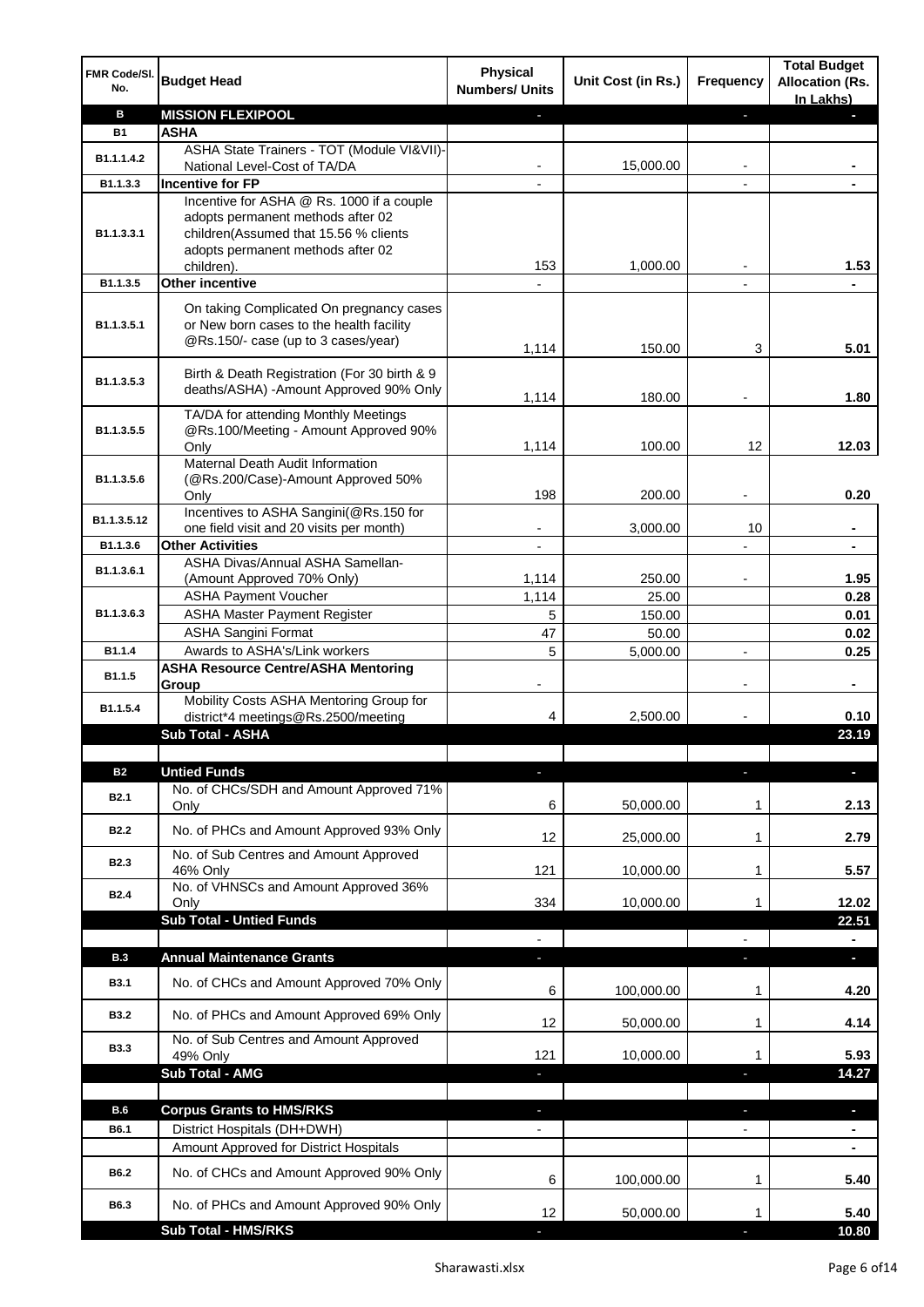| FMR Code/SI.<br>No. | <b>Budget Head</b>                                                                                   | Physical<br><b>Numbers/ Units</b> | Unit Cost (in Rs.) | Frequency      | <b>Total Budget</b><br><b>Allocation (Rs.</b><br>In Lakhs) |
|---------------------|------------------------------------------------------------------------------------------------------|-----------------------------------|--------------------|----------------|------------------------------------------------------------|
|                     |                                                                                                      |                                   |                    |                |                                                            |
| <b>B9</b>           | <b>Mainstreaming of AYUSH</b>                                                                        | ٠                                 |                    | J,             |                                                            |
| <b>B.9.1</b>        | <b>Medical Officers (Only AYUSH)</b>                                                                 |                                   |                    |                |                                                            |
| B.9.1.1             | <b>Contractual Medical Officers</b>                                                                  | 12                                | 24,000.00          | 6              | 17.28                                                      |
| <b>B.9.2</b>        | <b>AYUSH Pharmacists</b>                                                                             | 6                                 | 9,000.00           | 6              | 3.24                                                       |
|                     | <b>Sub Total (AYUSH)</b>                                                                             |                                   |                    | ı              | 20.52                                                      |
|                     |                                                                                                      |                                   |                    |                |                                                            |
| <b>B10</b>          | <b>IEC-BCC Activities</b>                                                                            | L                                 |                    | r              | ٠                                                          |
| B.10.2              | <b>Implementation of BCC/IEC Activities at</b><br>district level                                     |                                   |                    |                | 3.00                                                       |
| B.10.5.2            | Printing of WIFS Cards, Referral Slips, etc                                                          |                                   |                    |                |                                                            |
|                     | WIFS Cards for School Children(No. of Cards)                                                         | 9,532                             | 4.00               |                | 0.38                                                       |
|                     | Sub Total (IEC/BCC)                                                                                  |                                   |                    |                | 3.38                                                       |
|                     |                                                                                                      |                                   |                    |                |                                                            |
| <b>B15</b>          | <b>Planning, Implementation and Monitoring</b>                                                       |                                   |                    |                |                                                            |
| B15.2               | <b>Quality Assurance</b>                                                                             |                                   |                    |                |                                                            |
| B15.2.2             | <b>Quality Assurance Committees</b>                                                                  |                                   |                    |                |                                                            |
|                     | <b>Division Level</b>                                                                                |                                   |                    |                |                                                            |
|                     | One time establishment @ Rs. 1.00 Lakh/<br>Division (Amount Approved 50% Only)                       |                                   | 100,000.00         | 1              |                                                            |
|                     | Operational Expenses @Rs. 5000/month/                                                                |                                   |                    |                |                                                            |
|                     | division (Amount Approved 50% Only)                                                                  |                                   | 5,000.00           | 12             |                                                            |
|                     | <b>District Level</b>                                                                                |                                   |                    |                | ۰                                                          |
|                     | One time establishment @ Rs. 1.00 Lakh/<br>District (Amount Approved 50% Only)                       | 1                                 | 100,000.00         | 1              | 0.50                                                       |
|                     | Operational Expenses @Rs. 5000/ Month/<br>District (Amount Approved 50% Only)                        |                                   |                    |                |                                                            |
| B15.2.4             |                                                                                                      | 1                                 | 5,000.00           | 12             | 0.30                                                       |
|                     | <b>Review meetings</b>                                                                               |                                   |                    |                | ۰                                                          |
| B15.2.4.2           | <b>Division Level</b><br>Review meetings @ Rs 10000/- per meeting                                    |                                   |                    |                |                                                            |
|                     | for 4 meeting per division (Amount Approved<br>50% Only)                                             |                                   | 10,000.00          | 4              |                                                            |
|                     | <b>District Level</b>                                                                                |                                   |                    |                |                                                            |
|                     | Review meetings @ Rs 10000/- per meeting<br>for 4 meeting per District (Amount Approved<br>50% Only) | 1                                 | 10,000.00          | 4              | 0.20                                                       |
| B15.2.5             | <b>Other Block Level Activities</b>                                                                  |                                   |                    |                |                                                            |
| B15.2.5.1           | Block QA visioning meeting (Orienting<br>Block Officials on Facility Solutions Levels-               |                                   |                    |                |                                                            |
|                     | Amount Approved 50% Only)                                                                            | 1                                 | 35,000.00          | 1              | 0.18                                                       |
| B15.2.5.2           | Quality Management System (QMS) training<br>workshop -(Amount Approved 50% Only)                     | 1                                 | 100,000.00         | 1              | 0.50                                                       |
|                     | <b>Sub Total - Quality Assurance</b>                                                                 |                                   |                    | ı              | 1.68                                                       |
|                     |                                                                                                      |                                   |                    |                | ٠                                                          |
| B15.3               | <b>Monitoring and Evaluation</b>                                                                     |                                   |                    |                | ۰                                                          |
| B15.3.1.6.3         | Honoraria of Data Entry Operators for MCTS                                                           | 5                                 | 11,000.00          | 6              | 3.30                                                       |
| B15.3.2             | <b>Computerization HMIS and E-governance</b>                                                         |                                   |                    | $\overline{a}$ | $\blacksquare$                                             |
|                     | HMIS Operational Cost (excluding HR & Trainings)-                                                    |                                   |                    |                |                                                            |
|                     | Expenses for Internet @1500/month/                                                                   |                                   |                    |                |                                                            |
|                     | computer for 951 Nos<br>Expenses for Internet Rs.750/pm/block                                        | 5                                 | 1,500.00           | 12             | 0.90                                                       |
|                     | computer(new) for 820 Nos.                                                                           | 5                                 | 750.00             | 12             | 0.45                                                       |
| B15.3.2.1.a         | Expenses for Internet Data Card<br>@Rs.750/pm/Computer (new) for 75 Nos.                             | 1                                 | 750.00             | 12             | 0.09                                                       |
|                     | Expenses for Internet Data Card<br>@Rs.750/pm/Computer (new) for 18 Nos.                             |                                   | 750.00             | 12             |                                                            |
| B15.3.2.1.d         | Other Office and admin expenses                                                                      |                                   |                    |                |                                                            |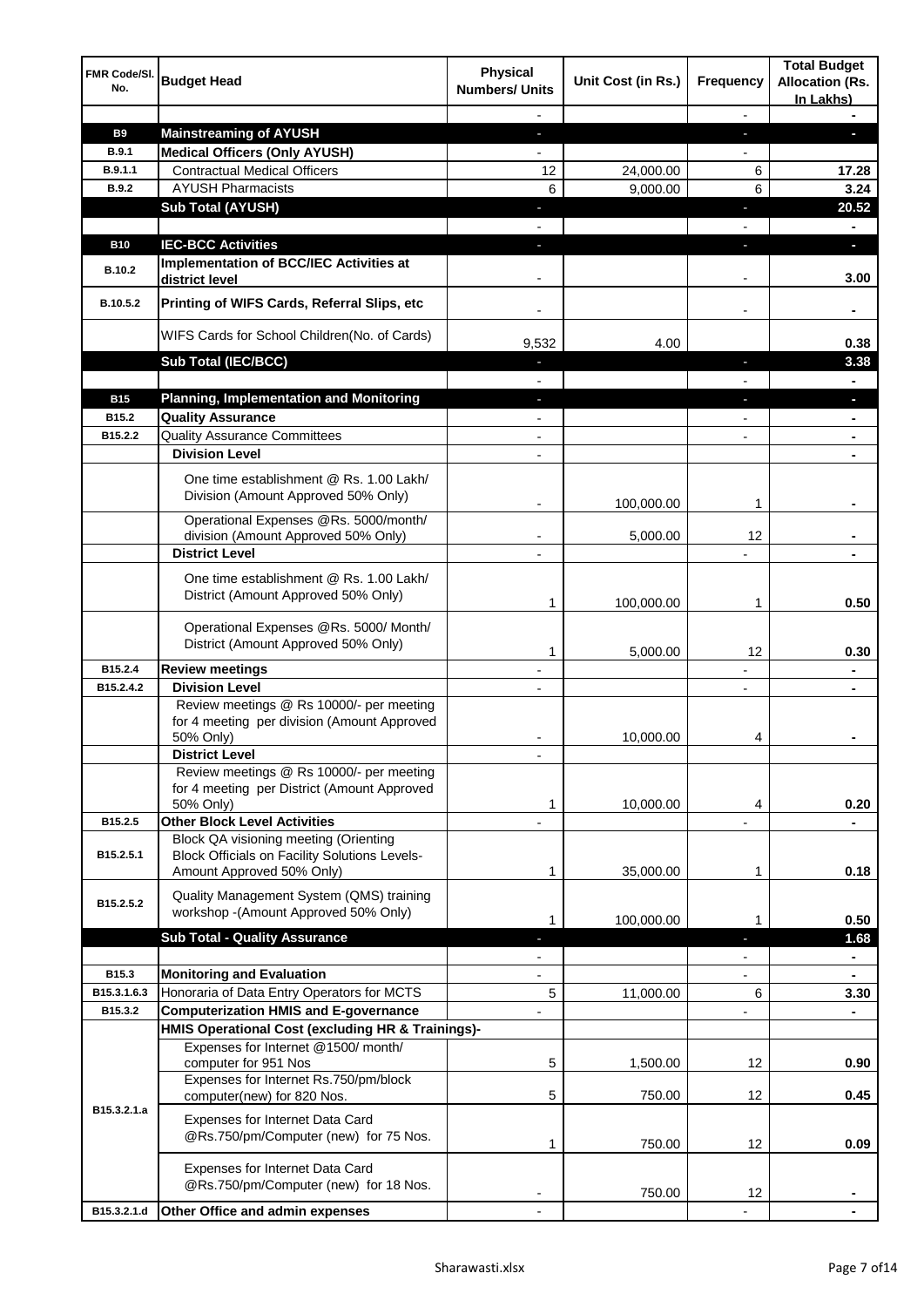| <b>FMR Code/SI.</b> |                                                                   | Physical              |                    |                          | <b>Total Budget</b>    |
|---------------------|-------------------------------------------------------------------|-----------------------|--------------------|--------------------------|------------------------|
| No.                 | <b>Budget Head</b>                                                | <b>Numbers/ Units</b> | Unit Cost (in Rs.) | Frequency                | <b>Allocation (Rs.</b> |
|                     | Maintenance of Computers/AMC/etc -HMIS                            |                       |                    |                          | In Lakhs)              |
| B15.3.2.1.d.2       | (Block -PHC/CHC, CH, CMF (M/F) Old                                |                       |                    |                          |                        |
|                     | @Rs. 4000/unit for 951 no.                                        | 5                     | 4,000.00           | 1                        | 0.20                   |
|                     | Purchase of computer consumables/Admin                            |                       |                    |                          |                        |
| B15.3.2.1.d.3       | Expenses @ Rs.1000.00 for 951 no.-Six<br><b>Months</b>            | 5                     | 1,000.00           | 6                        | 0.30                   |
|                     | MCTS Operational Cost (excluding HR &                             |                       |                    |                          |                        |
| B15.3.2.2.a         | Trainings)                                                        |                       |                    |                          |                        |
|                     | Procurement of                                                    |                       |                    |                          |                        |
| B15.3.2.2.b         | computers/Printers/Cartridges ,etc. -                             |                       |                    |                          |                        |
|                     | @50,000.00/Computer Systems for 820 No.                           | 5                     | 50,000.00          | 1                        | 2.50                   |
|                     | Other Office and admin expenses                                   |                       |                    |                          |                        |
| B15.3.2.2.d         | @12,000.00 per year -820 No.(New)                                 | 5                     | 12,000.00          | 1                        | 0.60                   |
| B15.3.3             | Other M & E Activities                                            |                       |                    |                          |                        |
| B15.3.3.5           | Review Meetings for MCTS @ Rs                                     |                       |                    |                          |                        |
|                     | 4,000/meeting for 12 meetings                                     | 1                     | 4,000.00           | 12                       | 0.48                   |
|                     | <b>Sub Total - Monitoring and Evaluation</b>                      |                       |                    |                          | 8.82<br>÷.             |
| <b>B.16</b>         | <b>PROCUREMENT</b>                                                |                       |                    | J.                       | ٠                      |
| B16.1.1             | <b>Procurement of Equipments: MH</b>                              |                       |                    |                          |                        |
|                     |                                                                   |                       |                    |                          |                        |
| B16.1.1.2           | MVA / EVA Kits for Safe Abortion services                         |                       | 2,500.00           |                          |                        |
| B16.1.6             | <b>Equipments for ARSH/ School Health</b>                         |                       |                    | $\overline{a}$           | ۰                      |
| B16.1.6.1           | Equipments for ARSH Clinics (New)                                 |                       | 15,000.00          | 1                        |                        |
|                     | <b>Sub Total (Procurement of Equipments)</b>                      |                       |                    |                          |                        |
|                     |                                                                   |                       |                    |                          |                        |
| B.16.2.1            | Drugs & supplies for MH                                           |                       |                    | $\overline{a}$           |                        |
| B.16.2.1.2          | Drugs for Safe Abortion (No. of MMA<br>estimated in year 2013-14) | 17                    | 200.00             | $\overline{\phantom{a}}$ | 0.03                   |
| B.16.2.4            | <b>Supplies for IMEP</b>                                          |                       |                    | $\overline{\phantom{a}}$ | $\blacksquare$         |
|                     | Bio-Medical Waste Management-District                             |                       |                    |                          |                        |
| B.16.2.4.1          | level                                                             |                       |                    | $\overline{\phantom{a}}$ | 1.78                   |
| B.16.2.4.2          | Bio-Medical Waste Management-CHC level                            | $\blacksquare$        |                    | $\overline{\phantom{a}}$ | 9.44                   |
|                     | Cleaning/Washing, House keeping and                               |                       |                    |                          |                        |
| B.16.2.4.3          | Laundry Management - District Level                               |                       |                    |                          | 2.93                   |
| B.16.2.4.4          | Cleaning/Washing, House keeping and                               |                       |                    |                          |                        |
|                     | Laundry Management - CHC/PHC Level                                |                       |                    |                          | 12.24                  |
|                     | <b>ASHA Drug Kits</b><br>Drug Kit replenishment for ASHAs @ Rs.   |                       |                    |                          |                        |
| B.16.2.5.2          | 300/ASHA                                                          | 915                   | 300.00             |                          | 2.75                   |
| B.16.2.6            | Drugs & supplies for WIFS                                         |                       |                    |                          |                        |
|                     | For Govt. & Govt. aided Schools (Classes VI                       |                       |                    |                          |                        |
|                     | to XII)                                                           |                       |                    |                          |                        |
|                     | <b>Total Beneficiaries</b>                                        | 46,560                |                    |                          |                        |
| B.16.2.6.1          | IFA Tables Required at District (                                 | 2,421,096             | 0.12               |                          | 2.91                   |
|                     | Beneficiary* 52 Tabs)                                             |                       |                    |                          |                        |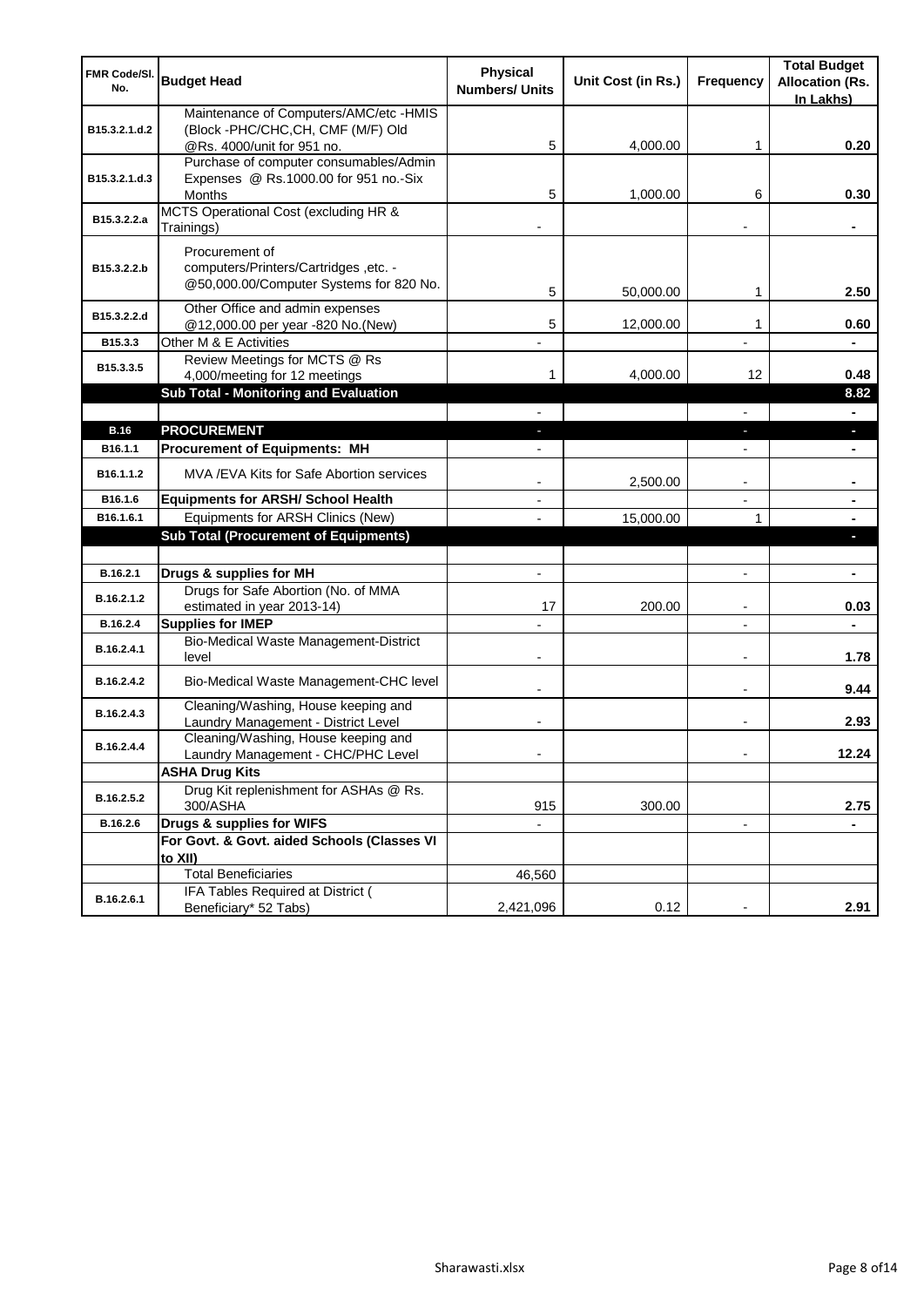| FMR Code/SI.<br>No. | <b>Budget Head</b>                                                   | <b>Physical</b><br><b>Numbers/ Units</b> | Unit Cost (in Rs.) | Frequency      | <b>Total Budget</b><br><b>Allocation (Rs.</b><br>In Lakhs) |
|---------------------|----------------------------------------------------------------------|------------------------------------------|--------------------|----------------|------------------------------------------------------------|
| B.16.2.6.2          | Albendazole Tablets Required at District<br>(Beneficiary *2 Tabs)    | 93,119                                   | 1.00               | -              | 0.93                                                       |
| B.16.2.7            | Drugs & Supplies under SHP                                           | $\overline{\phantom{a}}$                 |                    | $\blacksquare$ | $\blacksquare$                                             |
|                     | For Aganwadi Centres                                                 |                                          |                    |                |                                                            |
|                     | Expected No. of Children at AWCs                                     | 23,125                                   |                    |                |                                                            |
|                     | No. of IFA Bottles (One bottle of 100                                |                                          |                    |                |                                                            |
|                     | ml./child)                                                           | 23,125                                   | 10.00              |                | 2.31                                                       |
|                     | Albendazole Tablets (2 tablets per Child)                            | 46,250                                   | 1.00               |                | 0.46                                                       |
|                     | For Primary Schools(For Govt. & Govt.                                |                                          |                    |                |                                                            |
|                     | aided Schools Classes I to V)                                        |                                          |                    |                |                                                            |
|                     | Expected No. of Children in Schools                                  | 85,559                                   |                    |                |                                                            |
|                     | No. of Tablets Required at District (52                              |                                          | 0.12               |                | 5.34                                                       |
|                     | Tabs./ Beneficiary)<br>No. of Tablets Required at District (2 Tabs./ | 4,449,069                                |                    |                |                                                            |
|                     | Beneficiary)                                                         | 171,118                                  | 1.00               |                | 1.71                                                       |
|                     | <b>Medicines for Teams</b>                                           |                                          |                    |                |                                                            |
|                     | No. of Blocks                                                        | 5                                        |                    |                |                                                            |
|                     | First Time Medicines For Teams (2 Teams                              |                                          |                    |                |                                                            |
|                     | in Each Block)                                                       | 10                                       | 18,000.00          |                | 1.80                                                       |
|                     | Sub Total (Procurement of Drugs & Supplies)                          |                                          |                    |                | 44.63                                                      |
|                     |                                                                      |                                          |                    |                |                                                            |
| <b>B.17</b>         | <b>Drugs Warehouses/Logistics Management</b>                         |                                          |                    |                |                                                            |
|                     | Honoraria of Staff at Regional Drug                                  |                                          |                    |                |                                                            |
|                     | Warehouse                                                            |                                          |                    |                |                                                            |
|                     | Accountant                                                           |                                          | 10,000.00          | 6              |                                                            |
|                     | Computer Operator Cum Store Keeper                                   |                                          | 10,000.00          | 6              |                                                            |
|                     | Fork-Lift Operator cum Mechanic                                      |                                          | 6,500.00           | 6              | $\blacksquare$                                             |
| B.17.1              | Fourth class / Loader                                                |                                          | 6,500.00           | 6              | $\blacksquare$                                             |
|                     | Generator Operator cum Electrician                                   |                                          | 5,000.00           | 6              |                                                            |
|                     | Sweeper                                                              |                                          | 3,500.00           | 6              | $\blacksquare$                                             |
|                     | <b>Armed Guards</b>                                                  |                                          | 6,335.00           | 6              |                                                            |
|                     | <b>General Guards</b>                                                |                                          | 5,157.00           | 6              | ۰                                                          |
|                     | Gardener                                                             | $\overline{a}$                           | 3,000.00           | 6              | $\blacksquare$                                             |
|                     | Honoraria of Staff at District Drug                                  |                                          |                    |                |                                                            |
|                     | Warehouse<br>Computer Operator Cum Store Keeper                      |                                          |                    |                |                                                            |
|                     |                                                                      |                                          | 10,000.00          | 6              |                                                            |
| <b>B.17.3</b>       | Generator Operator Cum Mechanic/Electricia                           | ÷,                                       | 5,000.00           | 6              | $\blacksquare$                                             |
|                     | Loader                                                               |                                          | 5,000.00           | 6              |                                                            |
|                     | Choukidar                                                            |                                          | 5,000.00           | 6              |                                                            |
|                     | Part-time Sweeper                                                    |                                          | 2,500.00           | 6              |                                                            |
| B.17.4.1            | <b>Operational Cost for Regional Drug ware</b><br>House              | $\overline{\phantom{a}}$                 |                    |                | ۰                                                          |
|                     | <b>Electricity Charges</b>                                           |                                          |                    |                | $\blacksquare$                                             |
|                     | Telephone Charges                                                    |                                          |                    |                | $\blacksquare$                                             |
|                     | POL & Maintenance of DG Sets                                         |                                          |                    |                | ٠                                                          |
|                     | Stationary                                                           |                                          |                    |                | $\blacksquare$                                             |
|                     | Contingency                                                          |                                          |                    |                | $\blacksquare$                                             |
|                     | <b>Sub Total-Drug Ware Houses</b>                                    |                                          |                    |                |                                                            |
|                     |                                                                      |                                          |                    |                |                                                            |
|                     | <b>GRAND TOTAL- MISSION FLEXIPOOL</b>                                | ٠                                        |                    |                | 149.79                                                     |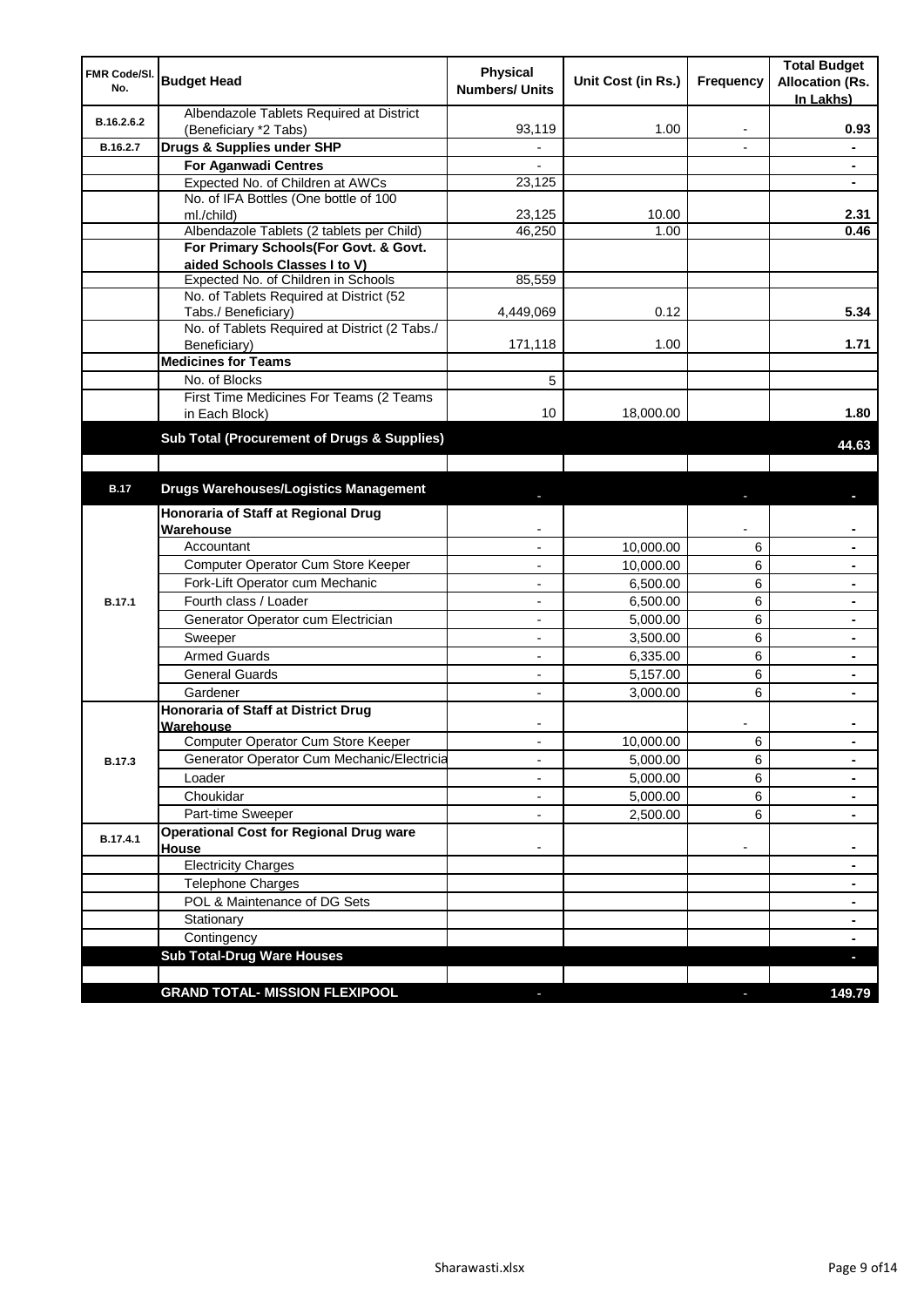| FMR Code/SI.<br>No. | <b>Budget Head</b>                                                                                                | Physical<br><b>Numbers/ Units</b> | Unit Cost (in Rs.) | Frequency                | <b>Total Budget</b><br><b>Allocation (Rs.</b><br>In Lakhs) |
|---------------------|-------------------------------------------------------------------------------------------------------------------|-----------------------------------|--------------------|--------------------------|------------------------------------------------------------|
|                     |                                                                                                                   |                                   |                    |                          |                                                            |
| $\mathbf c$         | <b>IMMUNISATION</b>                                                                                               |                                   |                    |                          |                                                            |
| C.1                 | RI strengthening project (Review meeting,<br>Mobility support, Outreach services etc)                             |                                   |                    |                          |                                                            |
| C.1.a               | Mobility Support for supervision for district<br>level officers @Rs 250000/- Year                                 | 1                                 | 250,000.00         |                          | 2.50                                                       |
| C.1.b               | Mobility support for supervision at State<br>level                                                                |                                   |                    |                          |                                                            |
|                     |                                                                                                                   |                                   |                    |                          |                                                            |
| C.1.c               | Printing and dissemination of Immunization<br>cards, tally sheets, monitoring forms etc.@<br>Rs 10 /- Beneficiary |                                   |                    |                          |                                                            |
| C.1.d               | Support for Quarterly State level review                                                                          | 35,667                            | 10.00              |                          | 3.57                                                       |
|                     | meetings of district officer<br>Quarterly review meetings exclusive for RI                                        |                                   |                    |                          |                                                            |
|                     | at district level with Block Mos, CDPO, and                                                                       |                                   |                    |                          |                                                            |
| C.1.e               | other stake holders (@ Rs 100/- per                                                                               |                                   |                    |                          |                                                            |
|                     | participant(5 participant / block)                                                                                | 100                               | 100.00             |                          | 0.10                                                       |
|                     | Quarterly review meetings exclusive for RI                                                                        |                                   |                    |                          |                                                            |
|                     | at block level @Rs 50/- per person as                                                                             |                                   |                    |                          |                                                            |
| C.1.f               | honorarium/Asha(For travel) & Rs 25 per                                                                           |                                   |                    |                          |                                                            |
|                     | person at the disposal of MOIC for meeting                                                                        |                                   |                    |                          |                                                            |
|                     | expenses (Refreshment, stationery and                                                                             |                                   |                    |                          |                                                            |
|                     | mis.)                                                                                                             | 3,732                             | 75.00              |                          | 2.80                                                       |
|                     | Focus on slum & underserved areas in                                                                              |                                   |                    |                          |                                                            |
|                     | urban areas/alternative vaccinator for slums                                                                      |                                   |                    |                          |                                                            |
| C.1.g               | (Hiring of ANM @ 450/-per session for four                                                                        |                                   |                    |                          |                                                            |
|                     | sessions/month/slum of 10000 population<br>and Rs.300/ month as contingency per slum                              |                                   |                    |                          |                                                            |
|                     | i.e.Rs.2100/-month/slum of 10000                                                                                  |                                   |                    |                          |                                                            |
|                     | population)                                                                                                       | 24                                | 2,100.00           |                          | 0.50                                                       |
|                     | Mobilization of children through ASHA or                                                                          |                                   |                    |                          |                                                            |
| C.1.h               | other mobilizers(@Rs 150/-per session)                                                                            | 12,960                            | 150.00             | $\blacksquare$           | 19.44                                                      |
| C.1.i               | Alternative vaccine delivery in hard to reach                                                                     |                                   |                    |                          |                                                            |
|                     | areas(@Rs 150/-per session)                                                                                       | 720                               | 150.00             | $\overline{a}$           | 1.08                                                       |
| C.1.j               | Alternative Vaccine Delivery in other                                                                             |                                   |                    |                          |                                                            |
|                     | areas(@Rs. 75/- per session)<br>To develop micro plan at sub-centre level(@                                       | 121                               | 75.00              | $\overline{a}$           | 0.09                                                       |
| C.1.k               | Rs 100/- per sub centre)                                                                                          | 121                               | 100.00             |                          | 0.12                                                       |
|                     | For consolidation of micro plans at block                                                                         |                                   |                    |                          |                                                            |
| C.1.1               | level (@ Rs 1000/-per block per PHC and                                                                           |                                   |                    |                          |                                                            |
|                     | Rs 2000/- per district)                                                                                           | 7                                 | 1,000.00           |                          | 0.07                                                       |
|                     | POL for vaccine delivery from State to                                                                            |                                   |                    |                          |                                                            |
| C.1.m               | district and from district to PHC/CHCs(@ Rs                                                                       |                                   |                    |                          |                                                            |
|                     | 150000/- per district per year)                                                                                   | 1                                 | 150,000.00         |                          | 1.50                                                       |
| C.1.n               | Consumables for computer including<br>provision for internet access for RIMS (@                                   |                                   |                    |                          |                                                            |
|                     | Rs 400/- per month per district)                                                                                  | 1                                 | 400.00             | 12                       | 0.05                                                       |
|                     | Red/Black plastic bags etc.(@ Rs 3 per bag                                                                        |                                   |                    |                          |                                                            |
| C.1.o               | and 2 bags per session)                                                                                           | 12,960                            | 3.00               | 2                        | 0.78                                                       |
|                     | Hub Cutter/Bleach/Hypochlorite solution/                                                                          |                                   |                    |                          |                                                            |
| C.1.p               | Twin buckets(@ Rs 1200/- per PHC/CHC                                                                              |                                   |                    |                          |                                                            |
|                     | per year)                                                                                                         | 6                                 | 1,200.00           | $\overline{\phantom{a}}$ | 0.07                                                       |
| C.1.q               | Safety Pits(@ Rs 5250/- per pit)                                                                                  | $\overline{4}$                    | 5,250.00           |                          | 0.21                                                       |
|                     | Other Specific requirement                                                                                        |                                   |                    | ٠                        |                                                            |
|                     | Fund for annual maintenance operation of<br>WIC/WIF at division level @ Rs.40000/unit                             |                                   |                    |                          |                                                            |
|                     | of WIC/WIF                                                                                                        |                                   | 40,000.00          |                          |                                                            |
|                     | POL for generators and operational                                                                                |                                   |                    |                          |                                                            |
|                     | expenses at divisional vaccine storage point                                                                      |                                   |                    |                          |                                                            |
| C.1.r               | @ Rs 2.00 Lakhs/ year/division vaccine                                                                            |                                   |                    |                          |                                                            |
|                     | store points                                                                                                      |                                   | 200,000.00         |                          |                                                            |
|                     | Electricity bill for WIC/WIF AT state and                                                                         |                                   |                    |                          |                                                            |
|                     | divisional level @ Rs 1.50Lakhs/year                                                                              |                                   |                    |                          |                                                            |
|                     | /division store points                                                                                            |                                   | 150,000.00         |                          |                                                            |
|                     | <b>AEFI Kits</b>                                                                                                  | 32                                | 200.00             |                          | 0.06                                                       |
| C.2                 | <b>Salary of Contractual Staffs</b>                                                                               |                                   |                    | $\overline{\phantom{a}}$ |                                                            |
| C.2.2               | Computer Assistants at District level                                                                             | 1                                 | 10,000.00          | 6                        | 0.60                                                       |
| C.3                 | <b>Training under Immunisation</b>                                                                                |                                   |                    |                          |                                                            |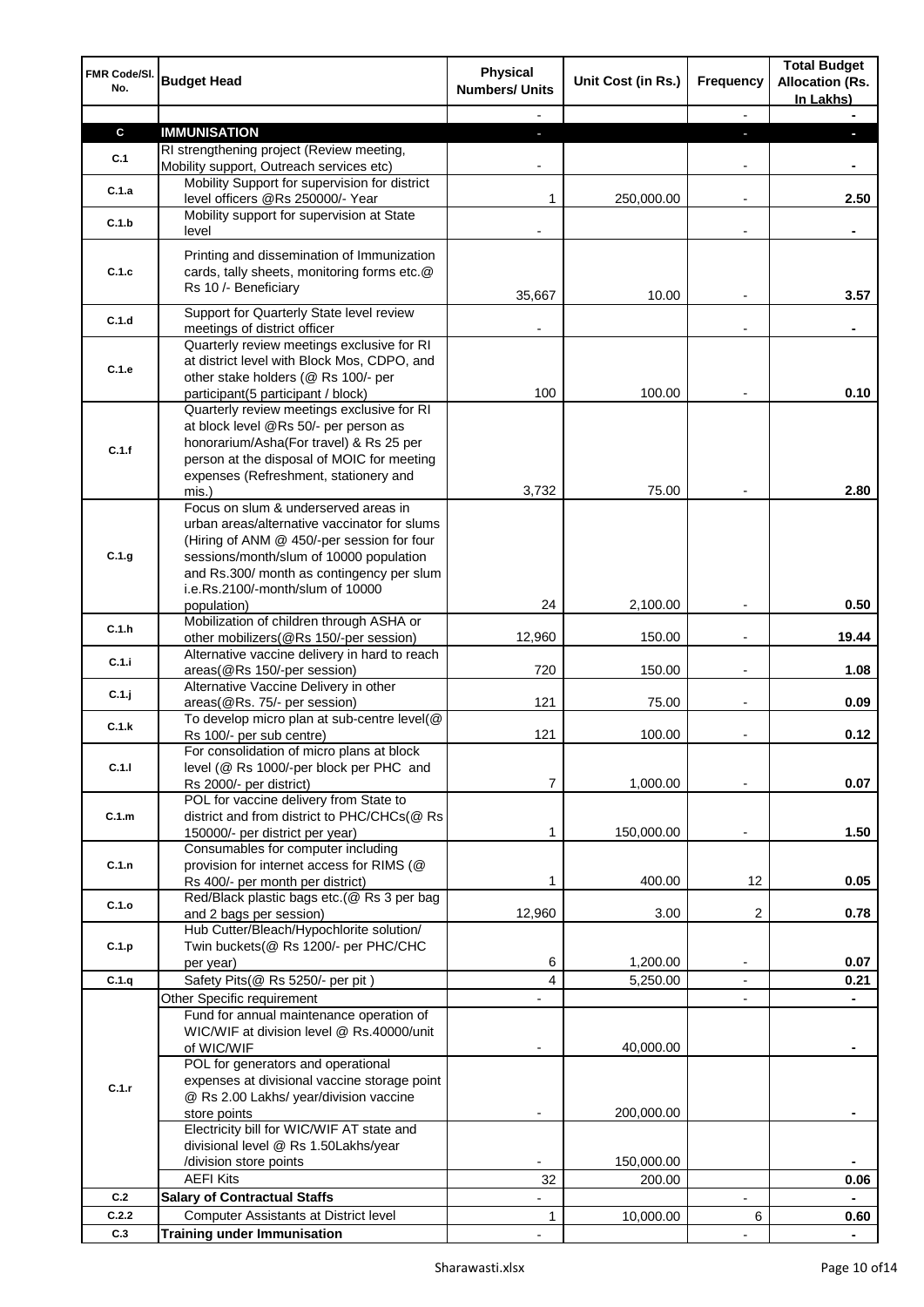| FMR Code/SI.<br>No. | <b>Budget Head</b>                                                                 | Physical<br><b>Numbers/ Units</b> | Unit Cost (in Rs.) | Frequency | <b>Total Budget</b><br><b>Allocation (Rs.</b><br>In Lakhs) |
|---------------------|------------------------------------------------------------------------------------|-----------------------------------|--------------------|-----------|------------------------------------------------------------|
|                     | District level Orientation training including                                      |                                   |                    |           |                                                            |
|                     | Hep B, Measles, AEFI & JE(wherever                                                 |                                   |                    |           |                                                            |
|                     | required) for 2 days ANM, Multi Purpose                                            |                                   |                    |           |                                                            |
| C.3.1               | Health Worker (Male), LHV, Health<br>Assistant (Male/Female), Nurse Midwives,      |                                   |                    |           |                                                            |
|                     | BEEs & other staff (as per RCH norms) @                                            |                                   |                    |           |                                                            |
|                     | Rs 46200/batch                                                                     | 10                                | 46,200.00          |           | 4.62                                                       |
|                     | Three day training including Hep B, Measles                                        |                                   |                    |           |                                                            |
| C.3.2               | & JE(wherever required) of Medical Officers                                        |                                   |                    |           |                                                            |
|                     | of RI using revised MO training module) @                                          |                                   | 65,600.00          |           |                                                            |
|                     | Rs 65600/ batch<br>Two days cold chain handlers training for                       |                                   |                    |           |                                                            |
|                     | block level cold chain handlers by State and                                       |                                   |                    |           |                                                            |
| C.3.4               | district cold chain officers @ Rs                                                  |                                   |                    |           |                                                            |
|                     | 26600/batch                                                                        | 1                                 | 26,600.00          |           | 0.27                                                       |
|                     | One day training of block level data handlers                                      |                                   |                    |           |                                                            |
| C.3.5               | by DIOs and District cold chain officer to<br>train about the reporting formats of |                                   |                    |           |                                                            |
|                     | immunization @ Rs 300/ person                                                      | 6                                 | 300.00             |           | 0.02                                                       |
|                     | Intensified immunization training of front                                         |                                   |                    |           |                                                            |
| C.3.6               | line workers @ Rs 86660/batch                                                      | 6                                 | 86,660.00          |           | 5.20                                                       |
| C.4                 | <b>Cold Chain Maintenance</b>                                                      |                                   |                    |           |                                                            |
|                     | Cold chain maintenance at PHC/CHC Level                                            | 6                                 | 750.00             |           | 0.05                                                       |
|                     | (@Rs. 750/PHC/CHC per year)<br>Cold chain maintenance at District Level            |                                   |                    |           |                                                            |
|                     | (@Rs. 15000/year)                                                                  | 1                                 | 15,000.00          |           | 0.15                                                       |
|                     | Asha Incentives- for full immunization @                                           |                                   |                    |           |                                                            |
|                     | RS.100 per child for full immunization in first                                    |                                   |                    |           |                                                            |
| C.5                 | year and Rs.50 per child for ensuring                                              |                                   |                    |           |                                                            |
|                     | complete immunization up to 2nd year of<br>age.(94.22% of the fund)                | 30,446                            | 150.00             |           | 43.03                                                      |
|                     | <b>TOTOAL - ROUTINE IMMUNIZATION</b>                                               |                                   |                    |           | 86.87                                                      |
|                     |                                                                                    |                                   |                    |           |                                                            |
|                     |                                                                                    |                                   |                    |           |                                                            |
| D                   | <b>National Disease Control Programmes</b>                                         |                                   |                    |           |                                                            |
|                     |                                                                                    |                                   |                    |           |                                                            |
| Е                   | <b>Integrated Disease Surveillance Project</b>                                     |                                   |                    |           |                                                            |
|                     | (IDSP)                                                                             |                                   |                    |           |                                                            |
| E.1                 | Operational Costs (Rs. 25000/0 per Month)                                          |                                   |                    |           |                                                            |
|                     | including 10 Medical Colleges                                                      |                                   |                    |           | 3.00                                                       |
| E.2                 | Remuneration for Contractual Human Resource                                        |                                   |                    |           | ۰                                                          |
| E.2.1               | Epidemiologist (Rs. 27500-44000)                                                   |                                   |                    |           | 3.96                                                       |
| E.2.2               | Microbiologist (Rs. 27500-44000)                                                   |                                   |                    |           |                                                            |
| E.3.2               | Data Manager (Rs. 18000 per Mth)                                                   |                                   |                    |           | 2.16                                                       |
| E.3.3               | Data Entry Operator (Rs. 11000/mth)                                                |                                   |                    |           | 0.99                                                       |
|                     | Training                                                                           |                                   |                    |           | ÷.                                                         |
|                     | Medical Officers (3 days) @ Rs 50000 /                                             |                                   |                    |           | ۰                                                          |
| E.8                 | Batch, for one batch<br>Hospital Pharmacists/Nurses Training (1                    |                                   |                    |           |                                                            |
|                     | day) @ Rs.38000 / Batch for 1 batch                                                |                                   |                    |           | ۰                                                          |
|                     | One Day Training of Medical College Doctors                                        |                                   |                    |           |                                                            |
| E.8                 | Costs on account of Newly Formed Districts                                         |                                   |                    |           |                                                            |
|                     | <b>TOTAL-IDSP</b>                                                                  |                                   |                    |           | 10.11                                                      |
|                     |                                                                                    |                                   |                    |           |                                                            |
| F                   | <b>National Vector Borne Disease Control</b>                                       |                                   |                    |           |                                                            |
| F.1.1               | Programme (NVBDCP)<br><b>Malaria</b>                                               |                                   |                    |           | $\overline{a}$                                             |
| F.1.1.b             | <b>ASHA Incentives</b>                                                             |                                   |                    |           | 1.00                                                       |
|                     | Monitoring, Evaluation & Supervision &                                             |                                   |                    |           |                                                            |
| F.1.1.d             | Epidemic preparedness including mobility                                           |                                   |                    |           | 0.85                                                       |
| F.1.1.e             | IEC/BCC                                                                            |                                   |                    |           | 0.42                                                       |
| F.1.1.g             | <b>Training/Capacity Building</b>                                                  |                                   |                    |           | 0.25                                                       |
|                     | <b>Sub Total - Malaria</b>                                                         |                                   |                    |           | 2.52                                                       |
| F.1.2               | Dengue & Chikungunya<br>Strengthening Surveillance for Apex Referral               |                                   |                    |           |                                                            |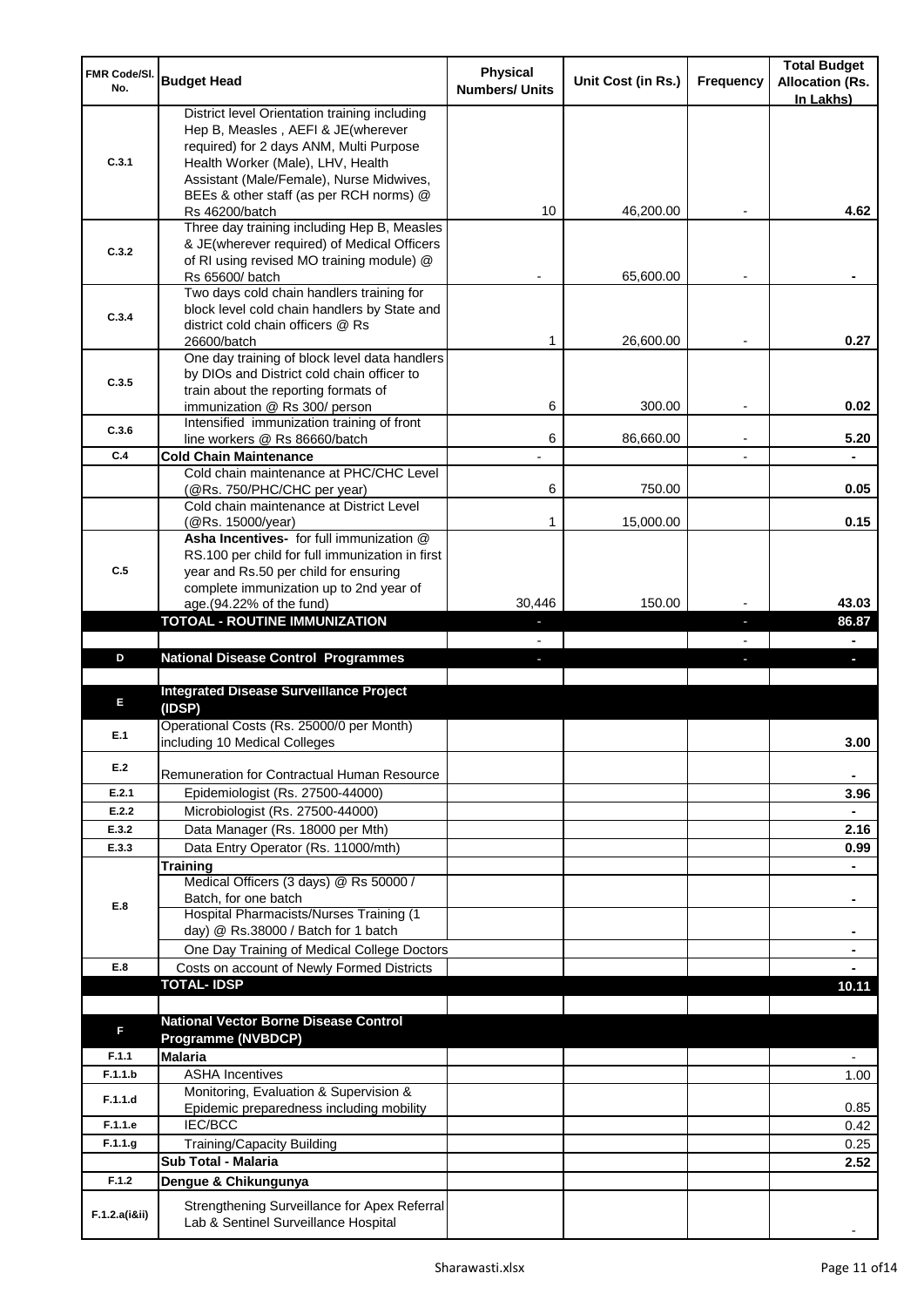| FMR Code/SI.<br>No. | <b>Budget Head</b>                                                                                                                                                                                                                                                    | <b>Physical</b><br><b>Numbers/ Units</b> | Unit Cost (in Rs.) | <b>Frequency</b> | <b>Total Budget</b><br><b>Allocation (Rs.</b> |
|---------------------|-----------------------------------------------------------------------------------------------------------------------------------------------------------------------------------------------------------------------------------------------------------------------|------------------------------------------|--------------------|------------------|-----------------------------------------------|
| F.1.2.c             | Monitoring/Supervision and Rapid Response                                                                                                                                                                                                                             |                                          |                    |                  | In Lakhs)                                     |
| F.1.2.d             | <b>Epidemic Preparedness</b>                                                                                                                                                                                                                                          |                                          |                    |                  | 0.15<br>0.10                                  |
| F.1.2.e             | Case Management                                                                                                                                                                                                                                                       |                                          |                    |                  | 0.10                                          |
| F.1.2.f             | Vector Control And Environmental                                                                                                                                                                                                                                      |                                          |                    |                  |                                               |
|                     | Management                                                                                                                                                                                                                                                            |                                          |                    |                  | ۰                                             |
| F.1.2.g<br>F.1.2.i  | IEC/ BCC for Social Mobilization<br>Training/ Workshop                                                                                                                                                                                                                |                                          |                    |                  | 0.10<br>0.10                                  |
|                     | Sub Total - Dengue & Chikungunya                                                                                                                                                                                                                                      |                                          |                    |                  | 0.55                                          |
| F.1.3               | <b>AES/JE</b>                                                                                                                                                                                                                                                         |                                          |                    |                  |                                               |
| F.1.3.a             | Strengthening of Sentinel sites which will<br>include Diagnostics and Case Management,<br>supply of kits by Gol                                                                                                                                                       |                                          |                    |                  | 2.50                                          |
| F.1.3.b             | IEC / BCC Activities & printing material<br>pertaining to JE / AES                                                                                                                                                                                                    |                                          |                    |                  | 4.00                                          |
| F.1.3.c             | Capacity Building in case management of<br>Medical Officer and paramedical from<br>PHC/CHC at district level.                                                                                                                                                         |                                          |                    |                  | 0.50                                          |
| F.1.3.d             | Monitoring and supervision                                                                                                                                                                                                                                            |                                          |                    |                  | 1.00                                          |
| F.1.3.e             | Procurement of Insecticides (Technical<br>Malathion)                                                                                                                                                                                                                  |                                          |                    |                  | 1.15                                          |
| F.1.3.f             | Thermal Fog Machine (Small) @ 0.85<br>lac/machine                                                                                                                                                                                                                     |                                          |                    |                  | 3.00                                          |
| F.1.3.g             | Operational cost for Malathion fogging (As<br>per Availability of 3 MT Technical Malathion<br>per district)                                                                                                                                                           |                                          |                    |                  | 0.15                                          |
| $F.1.3.$ j          | Paediatric ICU Establishment and HR &<br>operational cost for Paediatric ICU in<br><b>Endemic Districts</b>                                                                                                                                                           |                                          |                    |                  |                                               |
| F.1.3.k             | ASHA Insentivization for sensitizing                                                                                                                                                                                                                                  |                                          |                    |                  |                                               |
|                     | community                                                                                                                                                                                                                                                             |                                          |                    |                  | 0.20                                          |
| F.1.4               | <b>Sub Total - AES/JE</b><br>Lymphatic Filariasis                                                                                                                                                                                                                     |                                          |                    |                  | 12.50                                         |
| F.1.4.a             | State Task Force, STAC Meeting, printing<br>forms & register/ Mobility support, district<br>coordination meeting, sensitization of media<br>etc., Morbidity management, monitoring &<br>supervision and mobility support for Rapid<br>response including Line listing |                                          |                    |                  | 2.70                                          |
| F.1.4.b             | Micro Filaria Survey                                                                                                                                                                                                                                                  |                                          |                    |                  | 0.49                                          |
| F.1.4.c             | Post MDA Assessment by medical colleges<br>(Govt, & Private)/ ICMR institutions                                                                                                                                                                                       |                                          |                    |                  | 0.14                                          |
| F.1.4.d             | Training / Sensitization of district level<br>officers on ELF & Drug Distributors /<br>Peripheral health workers                                                                                                                                                      |                                          |                    |                  | 1.20                                          |
| F.1.4.e             | Specific IEC/ BCC at State, districts, PHC,<br>Sub Centre & village lable VHSC/GKs                                                                                                                                                                                    |                                          |                    |                  | 1.00                                          |
| F.1.4.f             | Honorarium for Drug Distributors including<br>ASHA & Supervisors involve in MDA                                                                                                                                                                                       |                                          |                    |                  | 2.30                                          |
| F.1.4.h.ii          | M.F.Survey in Non Endemic districts                                                                                                                                                                                                                                   |                                          |                    |                  |                                               |
|                     | Sub Total - Lymphatic Filariasis                                                                                                                                                                                                                                      |                                          |                    |                  | 7.83                                          |
| F.1.5<br>F.1.5      | Kalazar<br>Case Search/ Camp Approach                                                                                                                                                                                                                                 |                                          |                    |                  | $\blacksquare$                                |
| F.1.5.a             | Spray Pumps & Accessories                                                                                                                                                                                                                                             |                                          |                    |                  |                                               |
| F.1.5.b             | Operational Cost for Spray including Spray<br>Wages & Pending liability of spray wages                                                                                                                                                                                |                                          |                    |                  | ۰                                             |
| F.1.5.c             | Mobility / P.O.L./ Supervision                                                                                                                                                                                                                                        |                                          |                    |                  | -                                             |
| F.1.5.d             | Monitoring & Evaluation                                                                                                                                                                                                                                               |                                          |                    |                  |                                               |
| F.1.5.e/<br>F.1.5.f | Training for Spraying /IEC/<br>BCC/Advocacy/Incentive to ASHA/Loss of<br>Wages<br>Sub Total - Kalazar                                                                                                                                                                 |                                          |                    |                  | ۰                                             |
|                     | <b>Cash grant for Decentralized commodities</b>                                                                                                                                                                                                                       |                                          |                    |                  |                                               |
|                     | for Malaria + Filaria F.6                                                                                                                                                                                                                                             |                                          |                    |                  |                                               |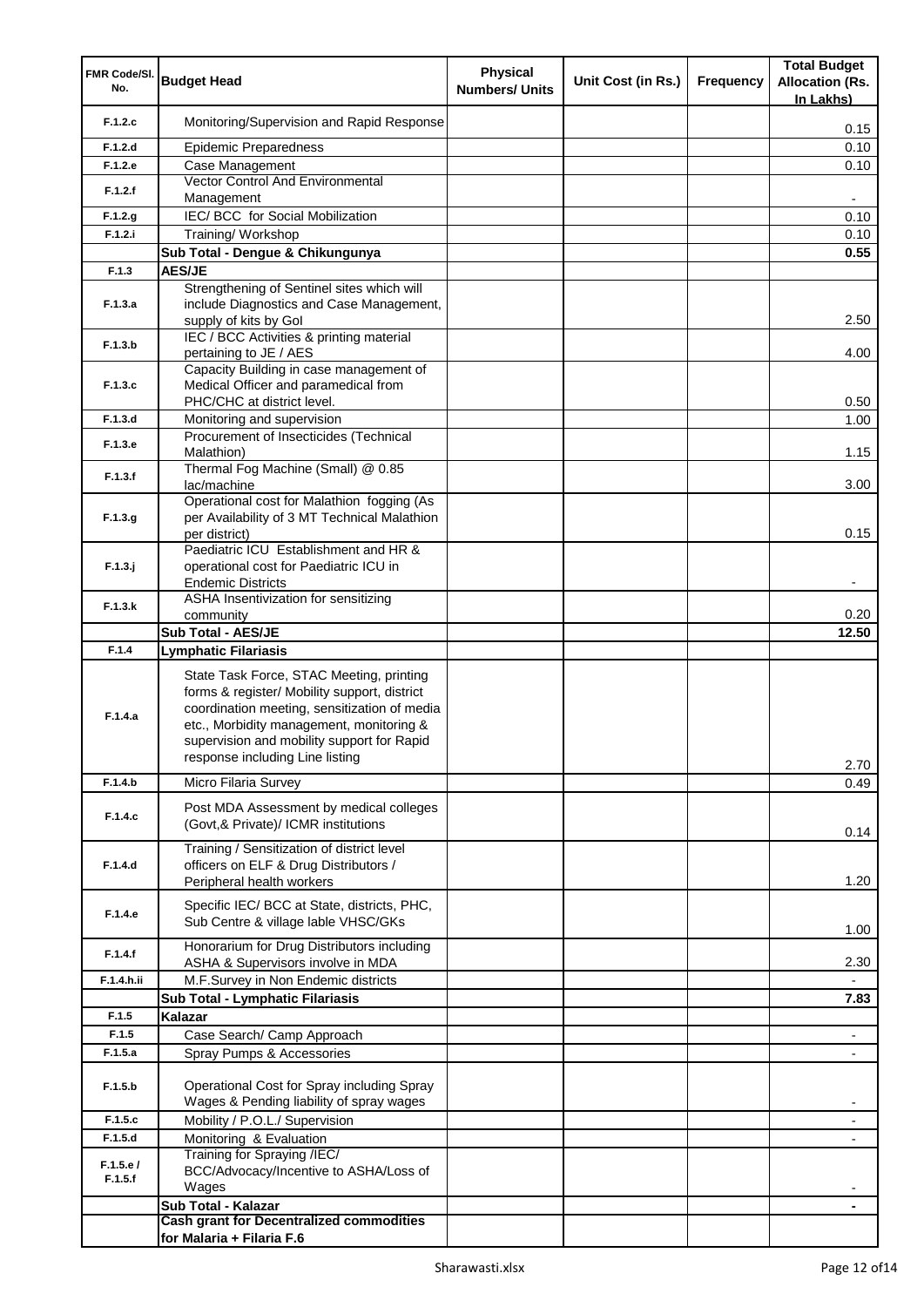| FMR Code/SI.<br>No. | <b>Budget Head</b>                                                                       | <b>Physical</b><br><b>Numbers/ Units</b> | Unit Cost (in Rs.) | Frequency                | <b>Total Budget</b><br><b>Allocation (Rs.</b><br>In Lakhs) |
|---------------------|------------------------------------------------------------------------------------------|------------------------------------------|--------------------|--------------------------|------------------------------------------------------------|
| F.6(a,b,c,k)        | Drugs (Chloroquine, Primaquine 2.5/7.5mg)<br>and ACT                                     |                                          |                    |                          | 0.30                                                       |
| F.6.f               | D.E.C.                                                                                   |                                          |                    |                          | 2.89                                                       |
| F.6.h               | NS 1 antigen Kit<br>Dengue                                                               |                                          |                    |                          |                                                            |
| F.6.i               | Larvicidal (Temephos, Bti(AS)/Bti (wp)(for<br>polluted and non polluted water)           |                                          |                    |                          | 0.30                                                       |
|                     | <b>Sub Total- Dec.Commodities</b>                                                        |                                          |                    |                          | 3.49                                                       |
|                     | <b>TOTAL-NVBDCP</b>                                                                      |                                          |                    |                          | 26.89                                                      |
|                     |                                                                                          |                                          |                    |                          |                                                            |
|                     | <b>National Leprosy Eradication</b>                                                      |                                          |                    |                          |                                                            |
| G                   | Programme(NLEP)                                                                          |                                          |                    |                          |                                                            |
| G.1                 | <b>Case Detection and Management</b>                                                     |                                          |                    |                          |                                                            |
|                     | Specific Plan for high endemic blocks of low                                             |                                          |                    |                          |                                                            |
| G.1.1               | endemic districts                                                                        |                                          |                    |                          |                                                            |
|                     | No. of High endemic blocks in Low endemic<br>Districts (ANCDR more than 10)              |                                          |                    |                          |                                                            |
|                     | House to House Visit by Search team                                                      |                                          |                    | $\overline{\phantom{a}}$ | ۰                                                          |
|                     | Confrmaton of suspect                                                                    |                                          |                    |                          | ۰                                                          |
|                     | Intensive IEC Activity                                                                   |                                          |                    |                          | ۰                                                          |
| G.1.2               | <b>Services in Urban services</b>                                                        |                                          |                    |                          |                                                            |
|                     | Urban Project 2 Mega cities, 2 medium City<br>2, 8 Medium City 1, 40 Townships           |                                          |                    |                          |                                                            |
| G.1.3               | <b>ASHA involvement</b>                                                                  |                                          |                    |                          |                                                            |
|                     | <b>ASHA Sensitization</b>                                                                |                                          |                    |                          | 0.093                                                      |
|                     | <b>ASHA Incentive for Services</b>                                                       |                                          |                    |                          | 0.110                                                      |
| G.1.4               | <b>Materials &amp; Supplies</b>                                                          |                                          |                    |                          |                                                            |
|                     | Supportive Drugs & Dressing materials                                                    |                                          |                    |                          | 0.30                                                       |
|                     | Laboratory reagents and equipments<br>scalpels etc.                                      |                                          |                    |                          | 0.08                                                       |
|                     | Printing works                                                                           |                                          |                    |                          | 0.10                                                       |
| G.1.5               | <b>NGO Services</b>                                                                      |                                          |                    |                          | ٠                                                          |
| G.2                 | <b>DPMR</b>                                                                              |                                          |                    |                          |                                                            |
|                     | MCR Protective Footwear (12500 pairs)                                                    |                                          |                    |                          | 0.36                                                       |
|                     | Aids Appliances, Self Care Kit items etc.                                                |                                          |                    |                          | 0.10                                                       |
|                     | Welfare allowance for RCS patients @ Rs<br>8000                                          |                                          |                    |                          | ۰                                                          |
|                     | Reimbursement to institutions for RCS                                                    |                                          |                    |                          | ٠                                                          |
|                     | Screening cum Self Care Camp                                                             |                                          |                    |                          |                                                            |
| G.3                 | <b>IEC</b>                                                                               |                                          |                    |                          |                                                            |
|                     | Mass Media (TV, Radio, Press etc.)                                                       |                                          |                    |                          | 0.39                                                       |
|                     | Outdoor Media (Posters, Banners, Kiosk,                                                  |                                          |                    |                          |                                                            |
|                     | Hoardings, Display boards, Miking etc.)<br>Rural Media (Folk shows etc.)                 |                                          |                    |                          | 0.23<br>0.20                                               |
|                     | Advocacy meeting                                                                         |                                          |                    |                          | 0.05                                                       |
| G.4                 | <b>Human Resource</b>                                                                    |                                          |                    |                          | ÷.                                                         |
|                     | District Leprosy Consultant in high endemic                                              |                                          |                    |                          |                                                            |
|                     | districts                                                                                |                                          |                    |                          | 2.70                                                       |
|                     | Physiotherapist in high endemic districts                                                |                                          |                    |                          | 2.25                                                       |
|                     | PMW @ Rs 16000 per month                                                                 |                                          |                    |                          | 1.44                                                       |
| G.5                 | Programme management                                                                     |                                          |                    |                          |                                                            |
|                     | For Contractual Staff                                                                    |                                          |                    |                          | 0.25                                                       |
|                     | Rent, Telephone, Electricity, P&T charges,<br>Miscellaneous                              |                                          |                    |                          | 0.35                                                       |
|                     | DLO Office Consumables eg.Stationery<br>Items, Pendrive, CD etc.                         |                                          |                    |                          | 0.30                                                       |
|                     | Mobility Support- Vehicle hiring, POL and                                                |                                          |                    |                          |                                                            |
|                     | Maintenance for District Nucleus Team                                                    |                                          |                    |                          |                                                            |
|                     | (one tenth)                                                                              |                                          |                    |                          | 0.15                                                       |
| G.6                 | <b>Others</b>                                                                            |                                          |                    |                          |                                                            |
|                     |                                                                                          |                                          |                    |                          |                                                            |
|                     | Travel expense for regular staff for specific<br>programme/ training needs / awards etc. |                                          |                    |                          | 0.065                                                      |
|                     | <b>TOTAL - NLEP</b>                                                                      |                                          |                    |                          | 9.52                                                       |
|                     |                                                                                          |                                          |                    |                          |                                                            |